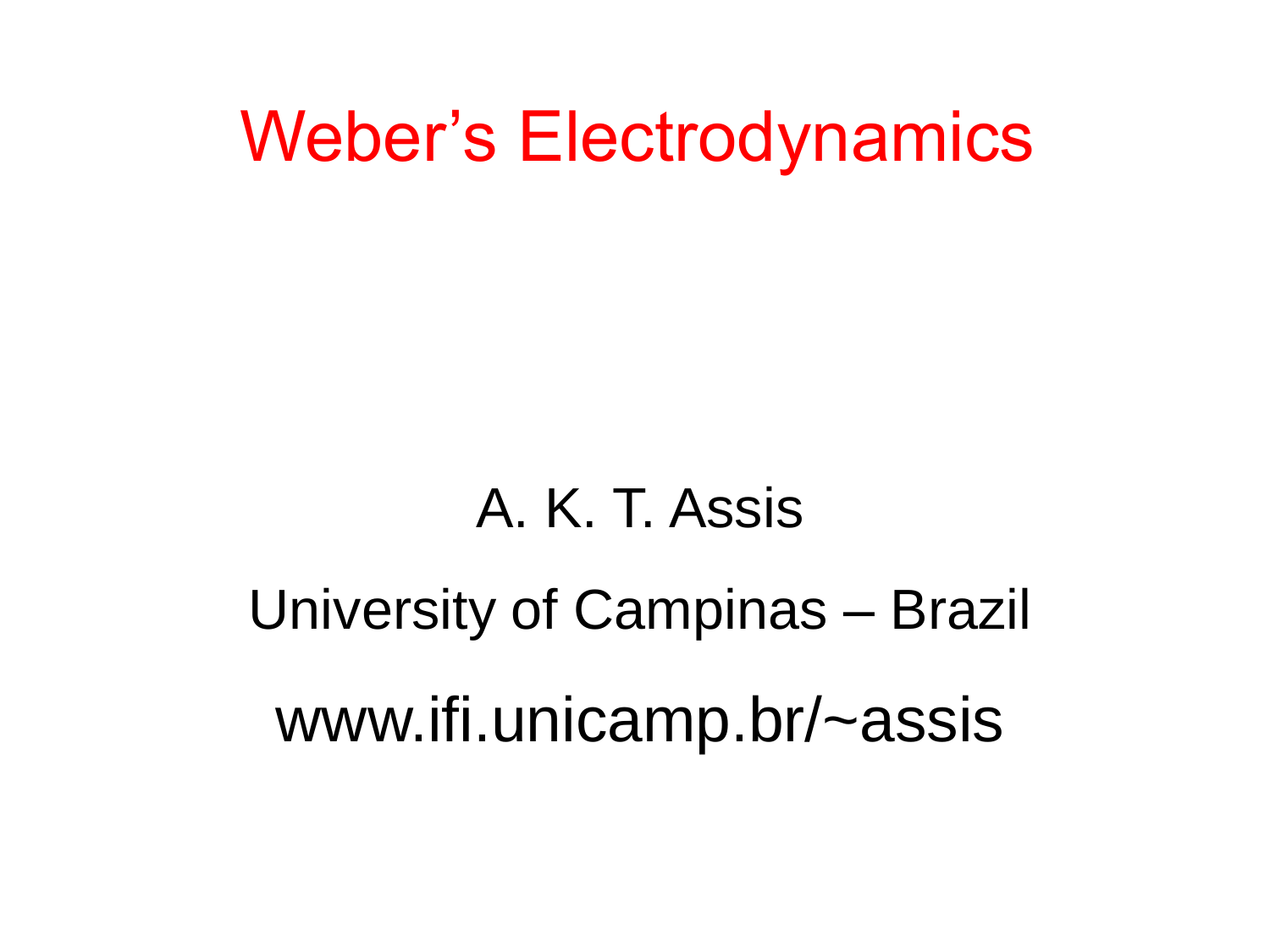#### Maxwell's equations (1861-64)

Gauss's law

There are no magnetic monopoles

Faraday's law

"Ampère's" law with displacement current

Lorentz's force

Gauss's law  
\nThere are no magnetic  
\nmonopoles  
\nFaraday's law  
\n
$$
\nabla \cdot \vec{E} = \frac{\rho}{\varepsilon}
$$
\n
$$
\nabla \cdot \vec{B} = 0
$$
\n
$$
\nabla \times \vec{E} = -\frac{\partial \vec{B}}{\partial t}
$$
\n
$$
\nabla \times \vec{B} = \mu \vec{J} + \frac{1}{c^2} \frac{\partial \vec{E}}{\partial t}
$$
\n
$$
\nabla \times \vec{B} = \mu \vec{J} + \frac{1}{c^2} \frac{\partial \vec{E}}{\partial t}
$$
\nLorentz's force  
\n(1895)  
\n
$$
\vec{F} = q\vec{E} + q\vec{v} \times \vec{B}
$$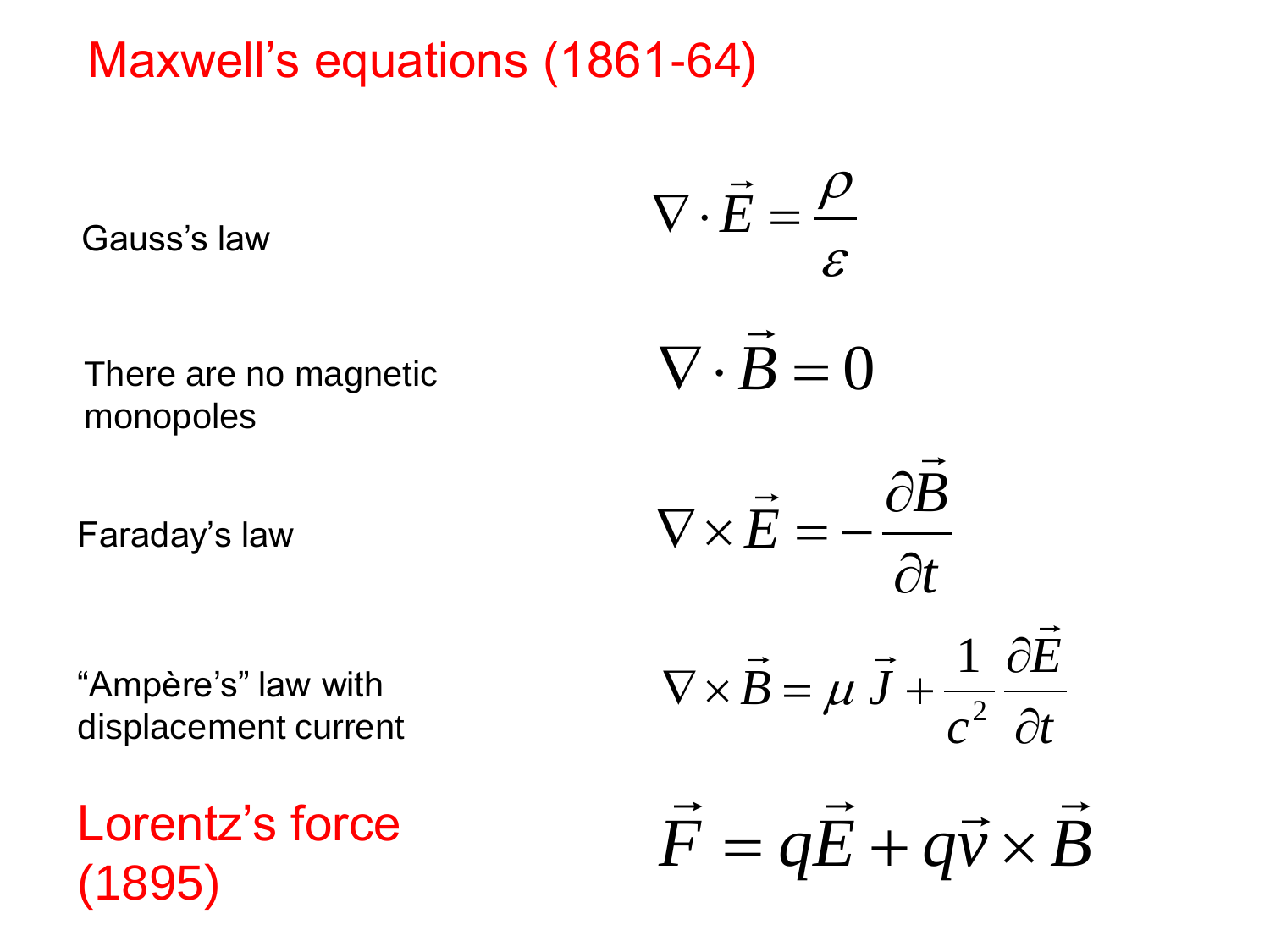

Willgelm Weber.

Wilhelm Weber (1804 – 1891)

J. C. Maxwell (1831 – 1879)

1831-1843 in Göttingen with Gauss 1843-1849 in Leipzig 1849-1891 in Göttingen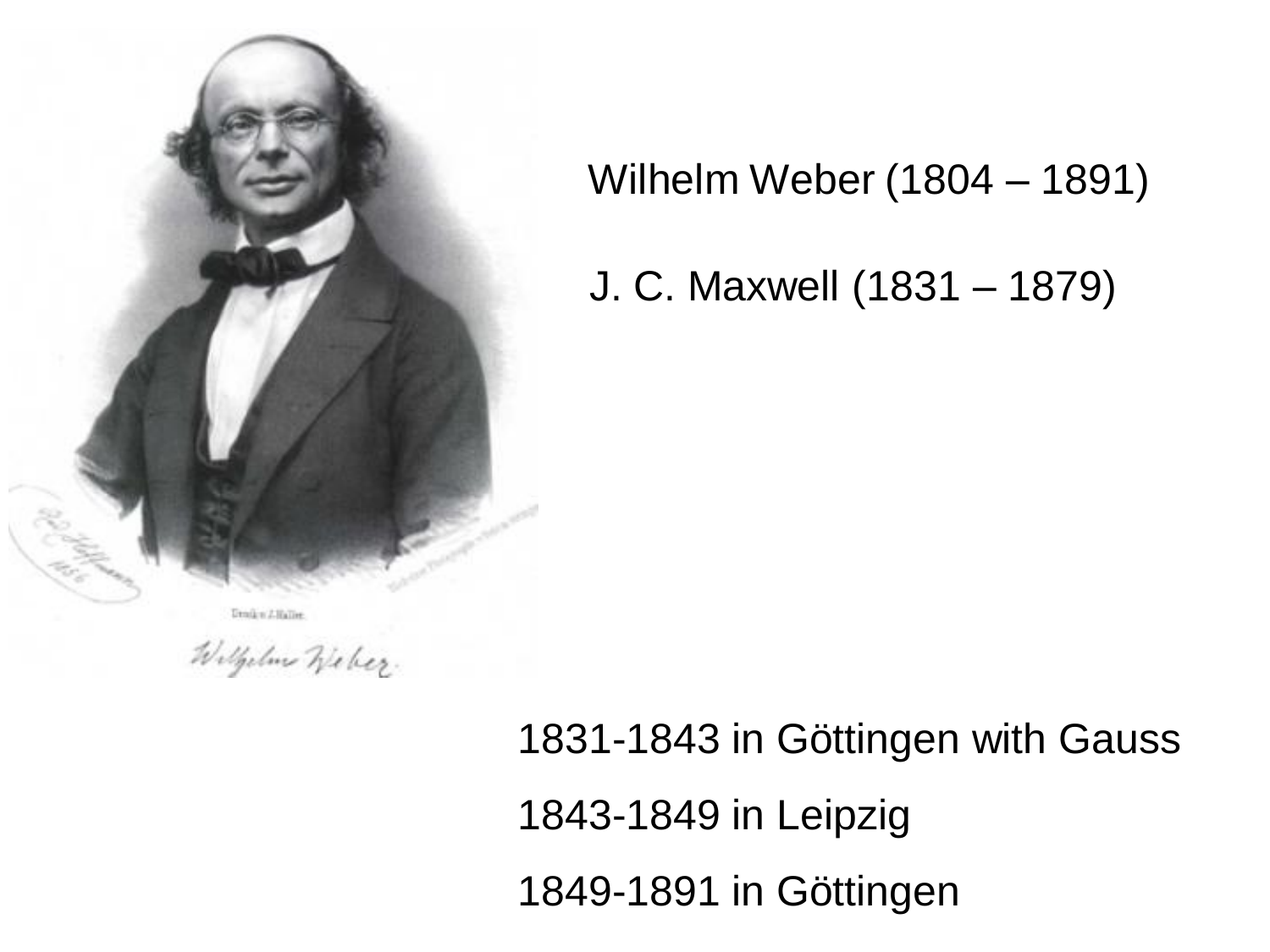Weber in 1846:

Coulomb (1785)

$$
\vec{F} = \frac{q_1 q_2}{4\pi \varepsilon_0} \frac{\hat{r}}{r^2}
$$

Ampère (1822)

$$
\vec{F} = -\frac{\mu_0}{4\pi} I_1 I_2 \frac{\hat{r}}{r^2} f(\alpha, \beta, \gamma)
$$

Faraday (1831)

$$
emf = -M\frac{dI}{dt}
$$

$$
\text{Idea:} \quad Id\vec{l} \Leftrightarrow q\vec{v}
$$

Weber's force

$$
\vec{F} \approx \frac{q_1 q_2}{4\pi \varepsilon_0} \frac{\hat{r}}{r^2} \left( 1 + k_1 v_1 v_2 + k_2 a_{12} \right)
$$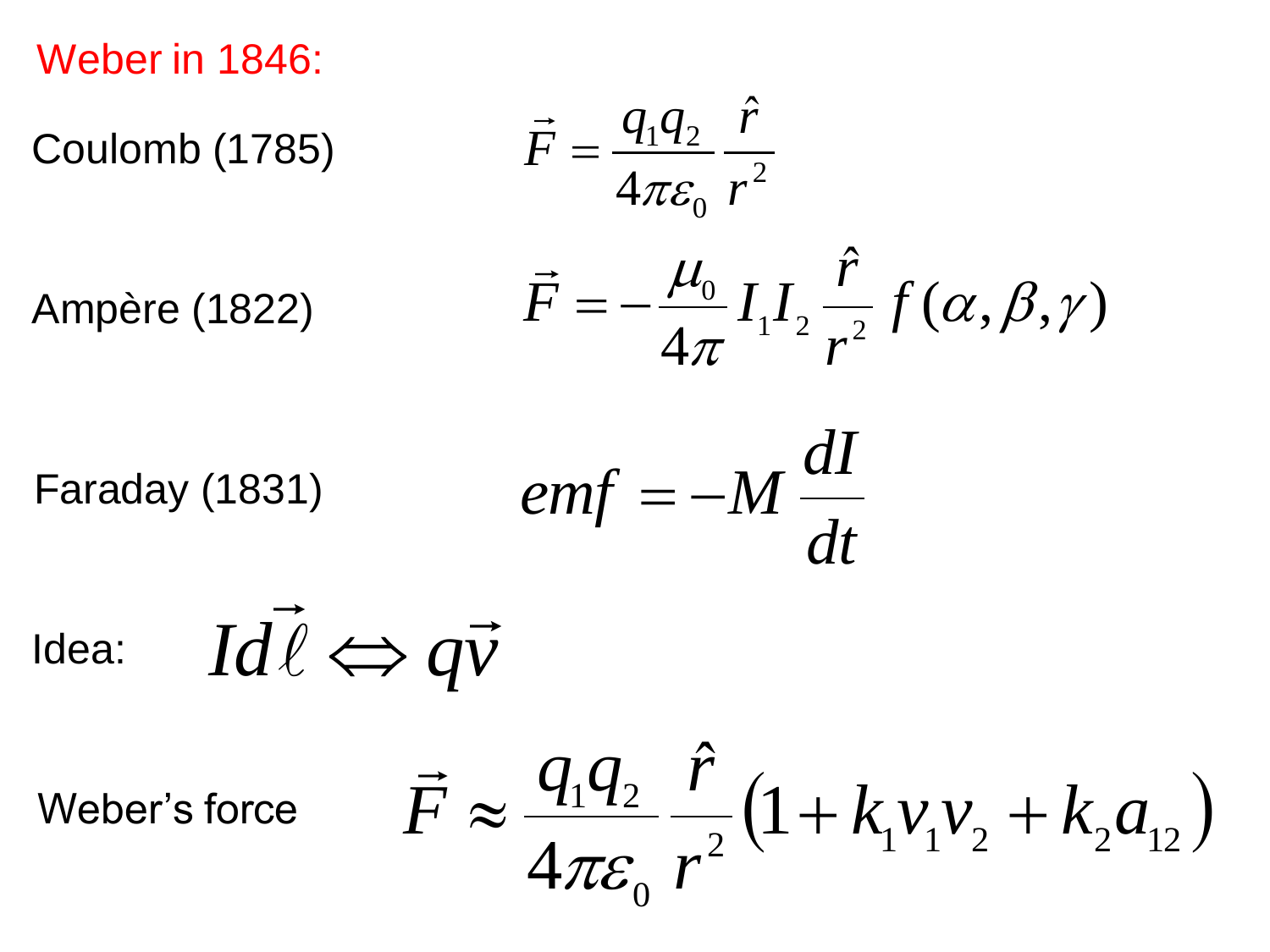#### Weber's force





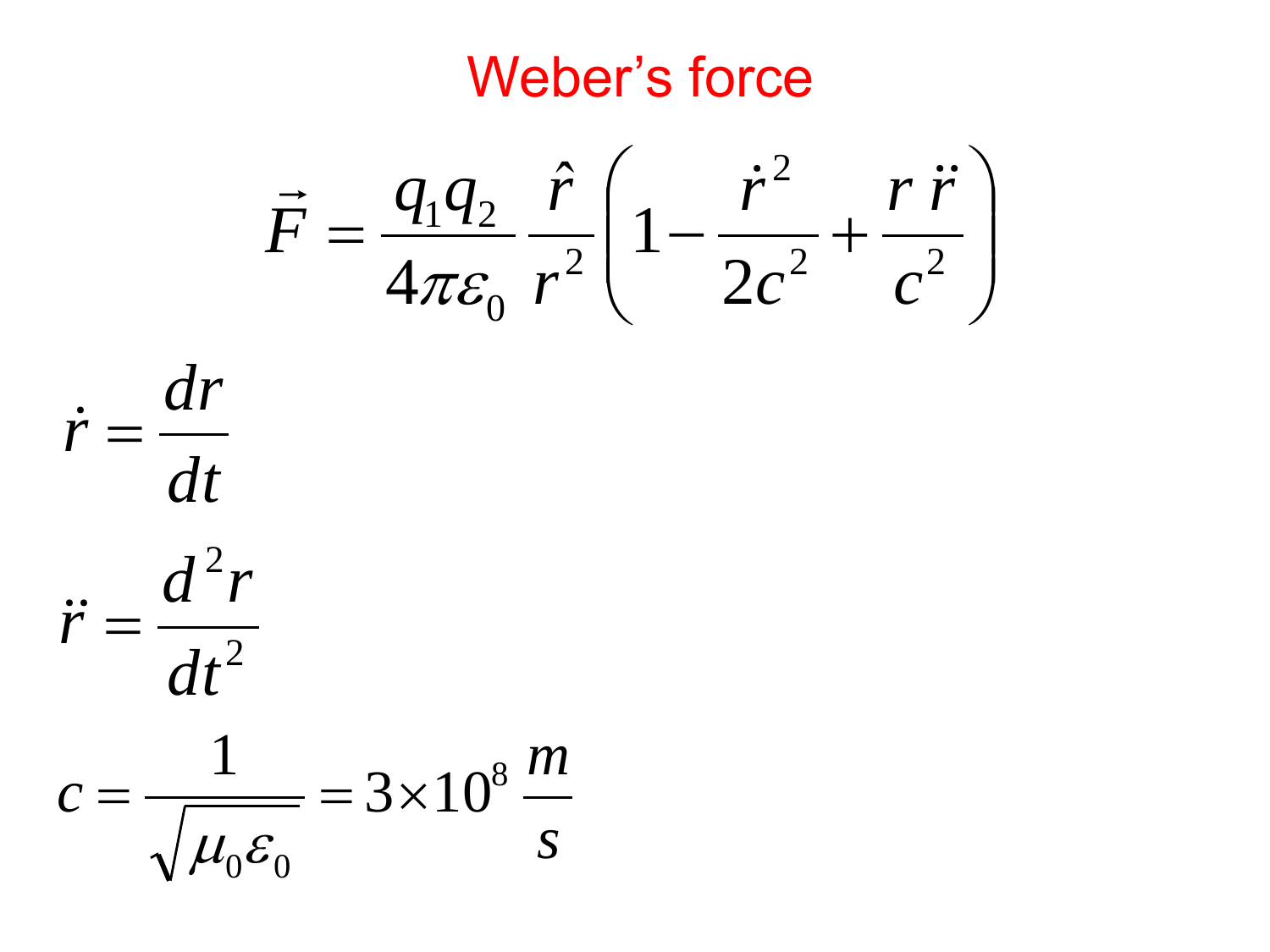

#### **Fundamental Theories of Physics**

Kluwer 1994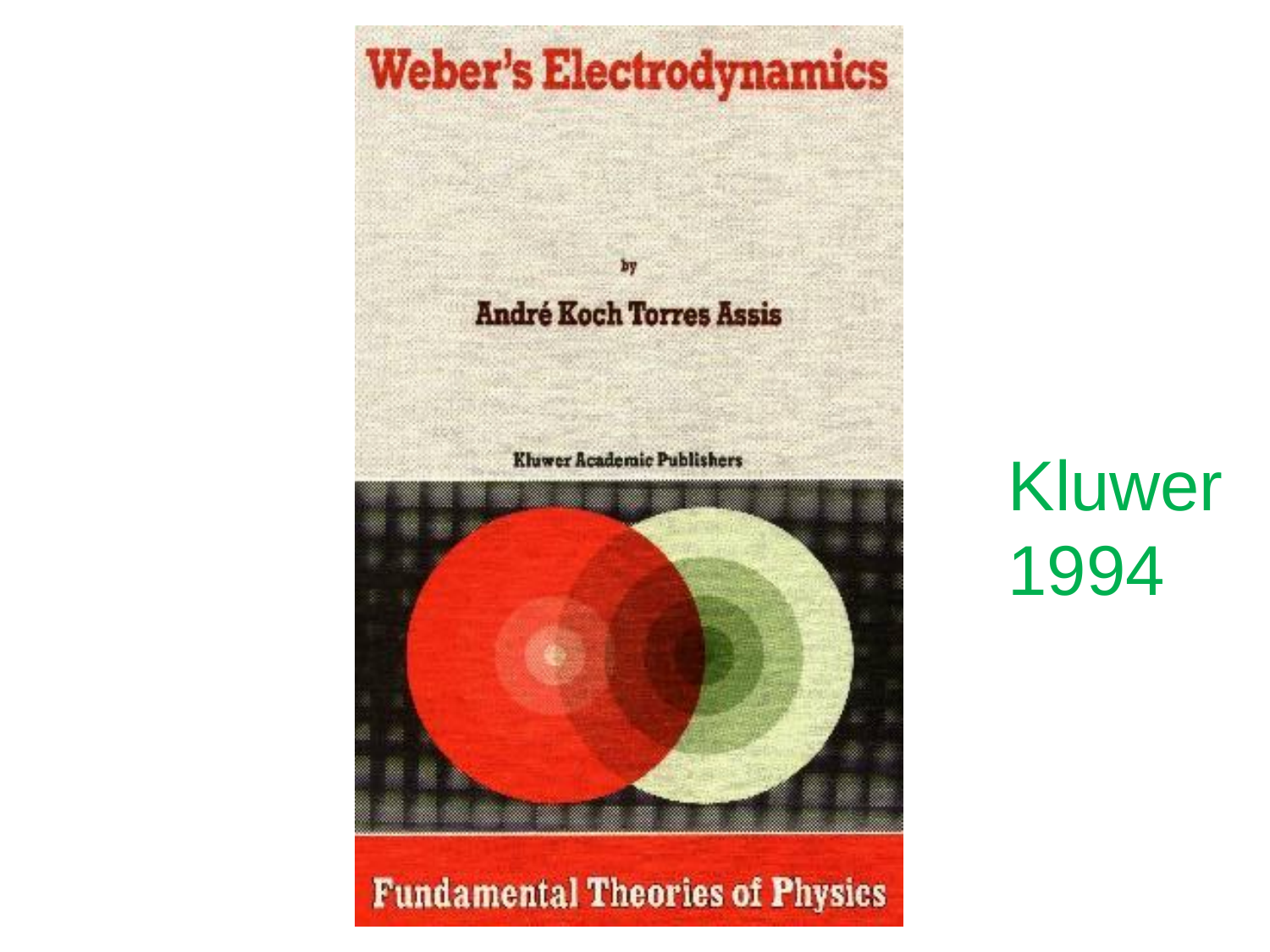## Properties of Weber's force

- In the static case (dr/dt = 0 and  $d^2r/dt^2 = 0$ ) we return to the laws of Coulomb and Gauss.
- Action and reaction. Conservation of linear momentum.
- Force along the straight line connecting the particles. Conservation of angular momentum.
- It can be derived from a velocity dependent potential energy:

$$
U = \frac{q_1 q_2}{4\pi \varepsilon_0} \frac{1}{r} \left( 1 - \frac{\dot{r}^2}{2c^2} \right)
$$
  
gy:  
gy:  

$$
\frac{d(K+U)}{dt} = 0
$$

Conservation of energ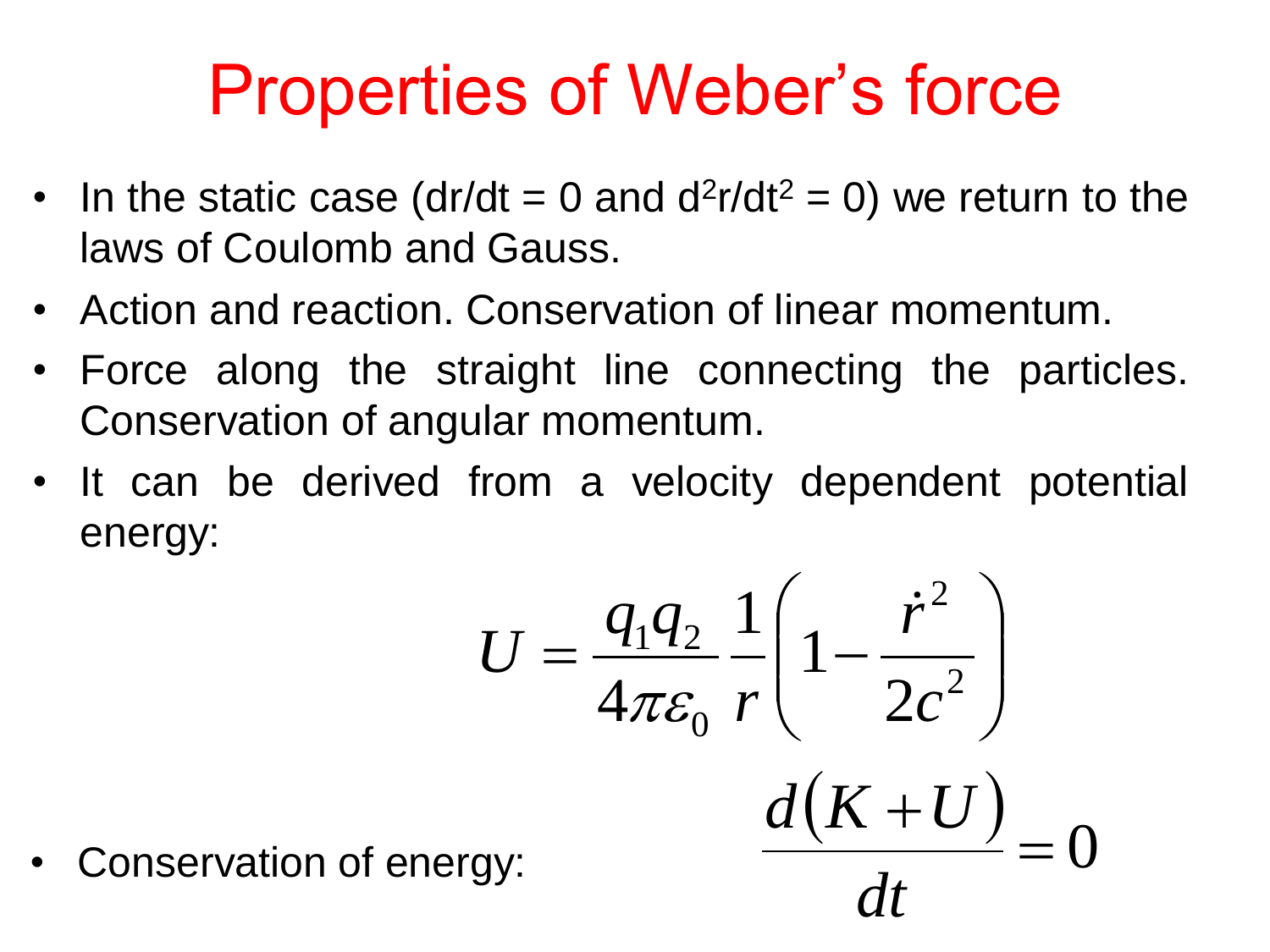- Faraday's law of induction can be derived from Weber's force (see Maxwell, *Treatise*, Vol. 2, Chap. 23).
- Ampère's circuital law can be derived from Weber's force.
- It is completely **relational**. It depends only on r, dr/dt and d<sup>2</sup>r/dt<sup>2</sup>. It has the same value to all observers and to all systems of reference. It depends only on magnitudes intrinsic to the the system of interacting charges. It depends only on the relation between the bodies.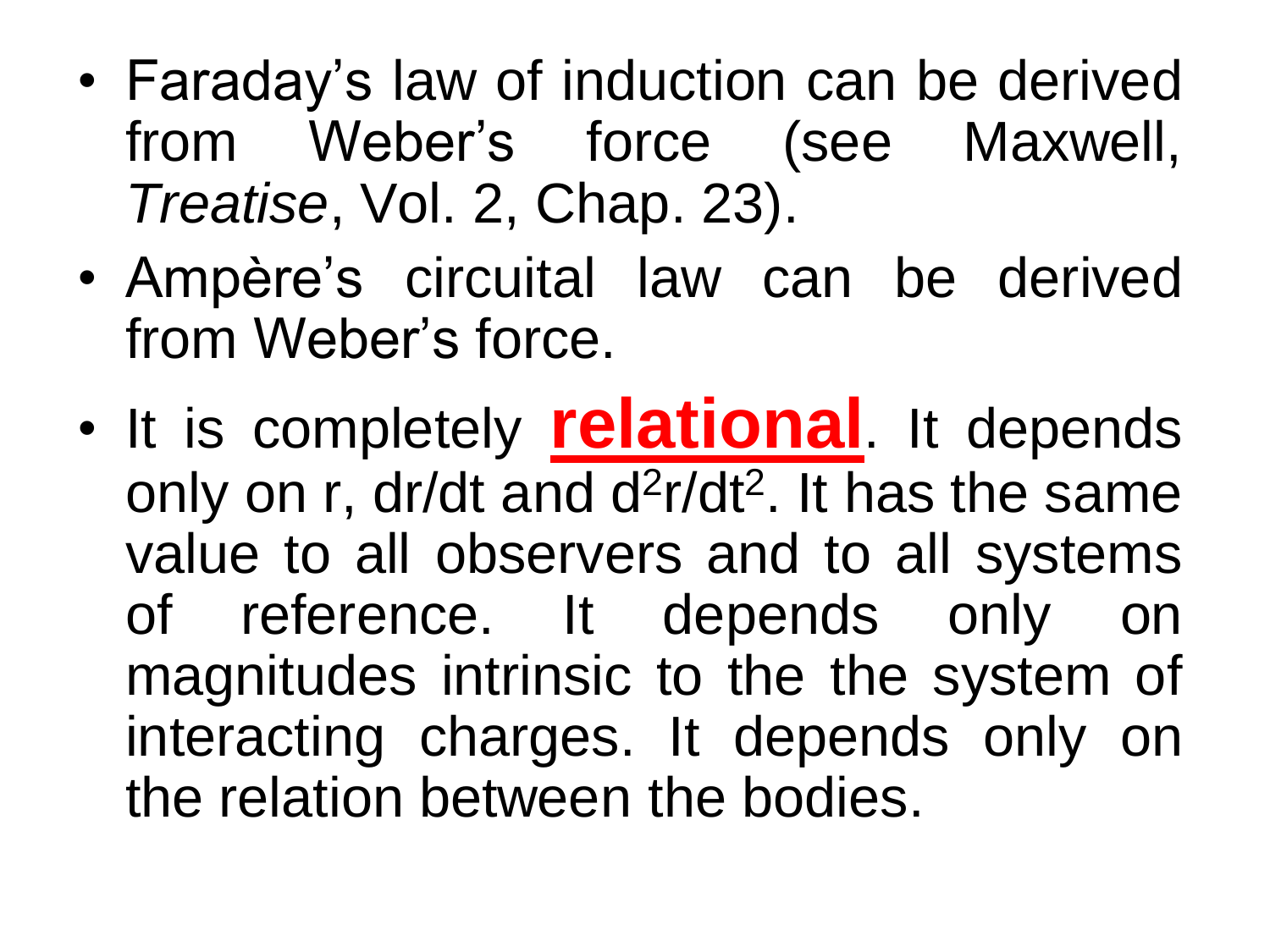Weber  $\rightarrow$  Ampère's force (1822)

$$
\vec{F}^A = -\frac{\mu_0}{4\pi} \frac{I_1 I_2}{r^2} \Big[ 2(d\vec{\ell}_1 \cdot d\vec{\ell}_2) \hat{r} - 3(\hat{r} \cdot d\vec{\ell}_1)(\hat{r} \cdot d\vec{\ell}_2) \hat{r} \Big]
$$

Lorentz  $\rightarrow$  Grassmann's force (1845)

$$
\vec{F}^G = I_1 d\vec{\ell}_1 \times d\vec{B}_2 = I_1 d\vec{\ell}_1 \times \left(\frac{\mu_0}{4\pi} \frac{I_2 d\vec{\ell}_2 \times \hat{r}}{r^2}\right)
$$

$$
=-\frac{\mu_0}{4\pi}\frac{I_1I_2}{r^2}\left[(d\vec{\ell}_1\cdot d\vec{\ell}_2)\hat{r}-(d\vec{\ell}_1\cdot\hat{r})d\vec{\ell}_2\right]
$$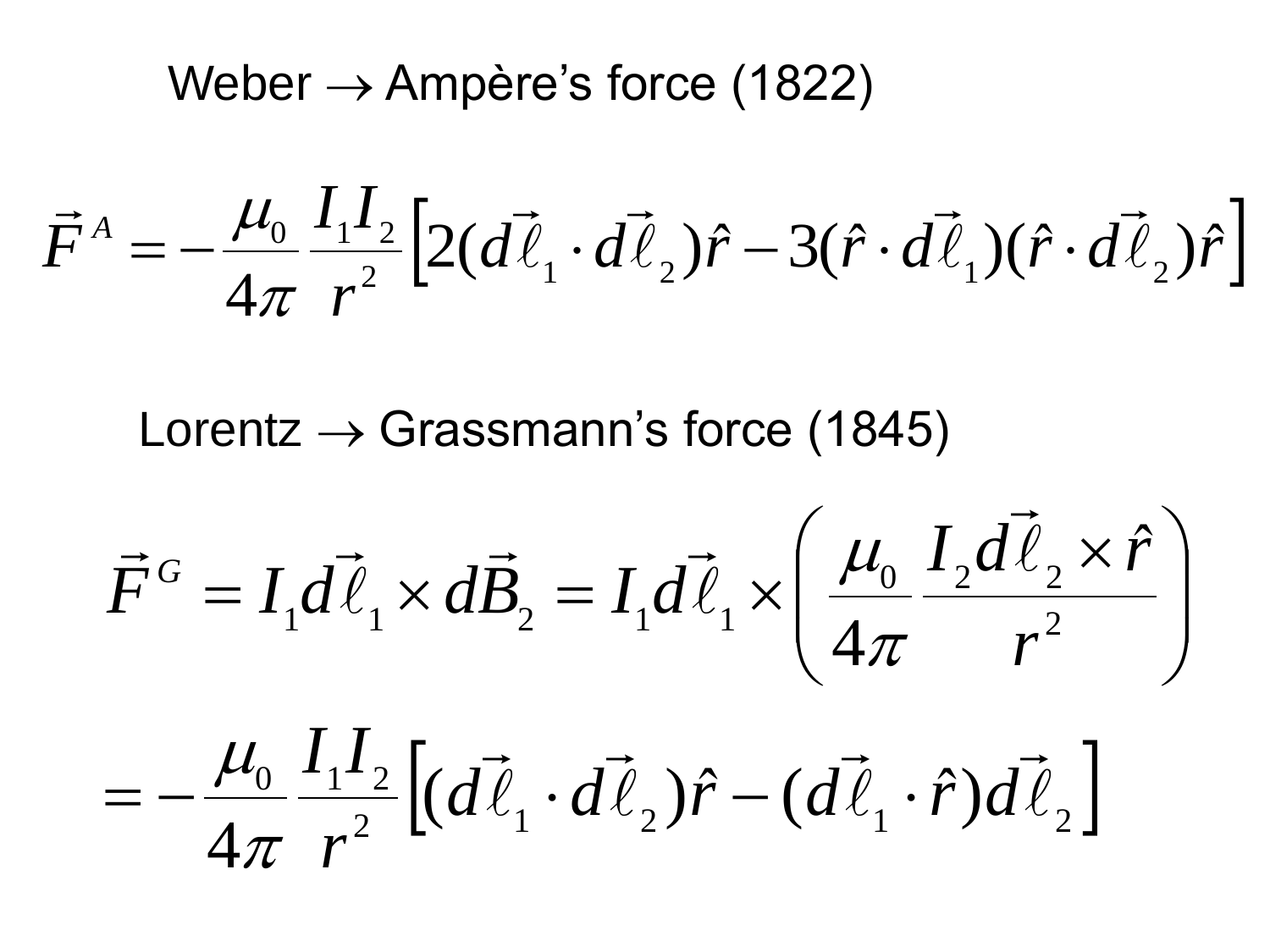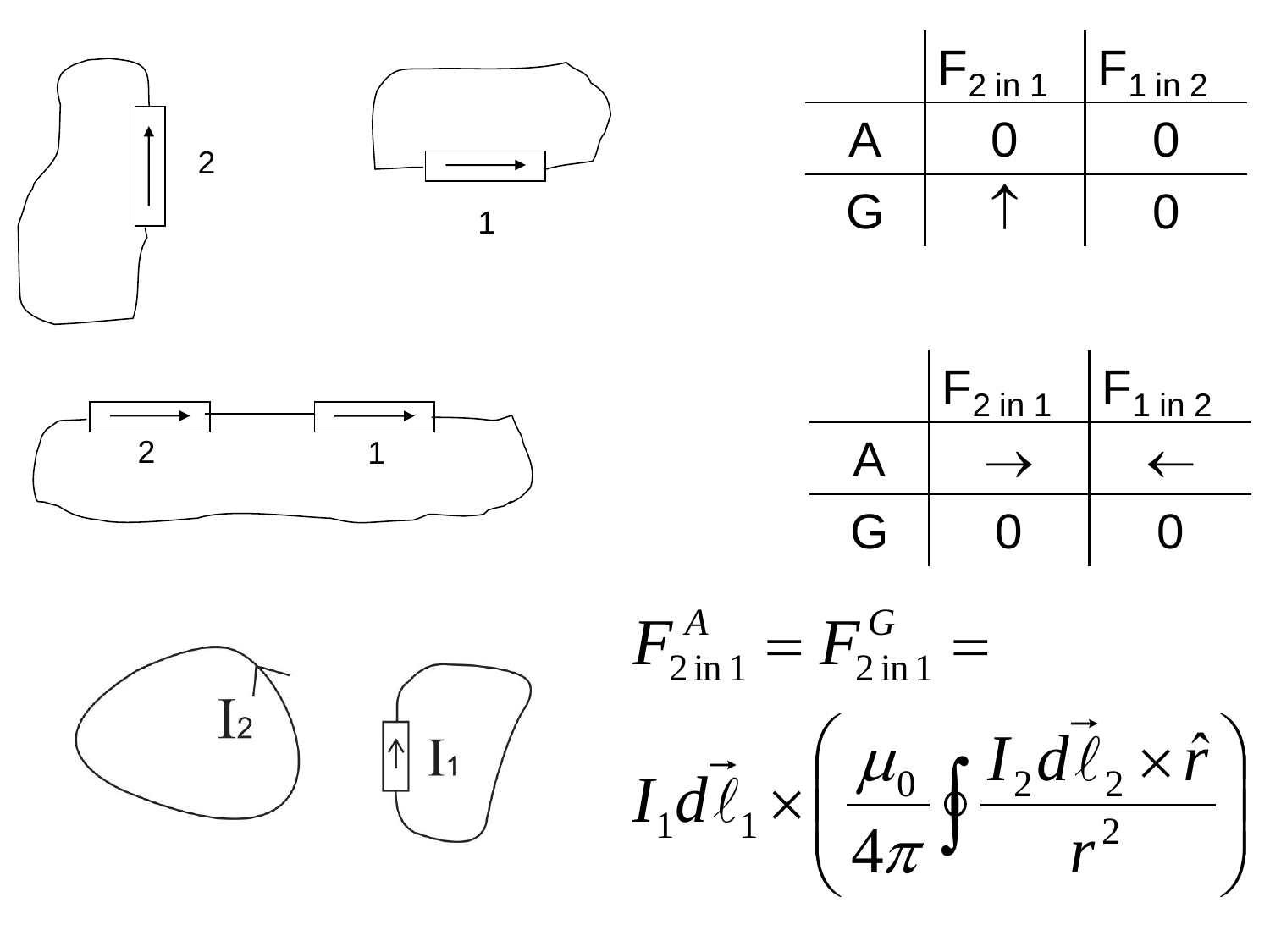

#### Nova Publishers 2001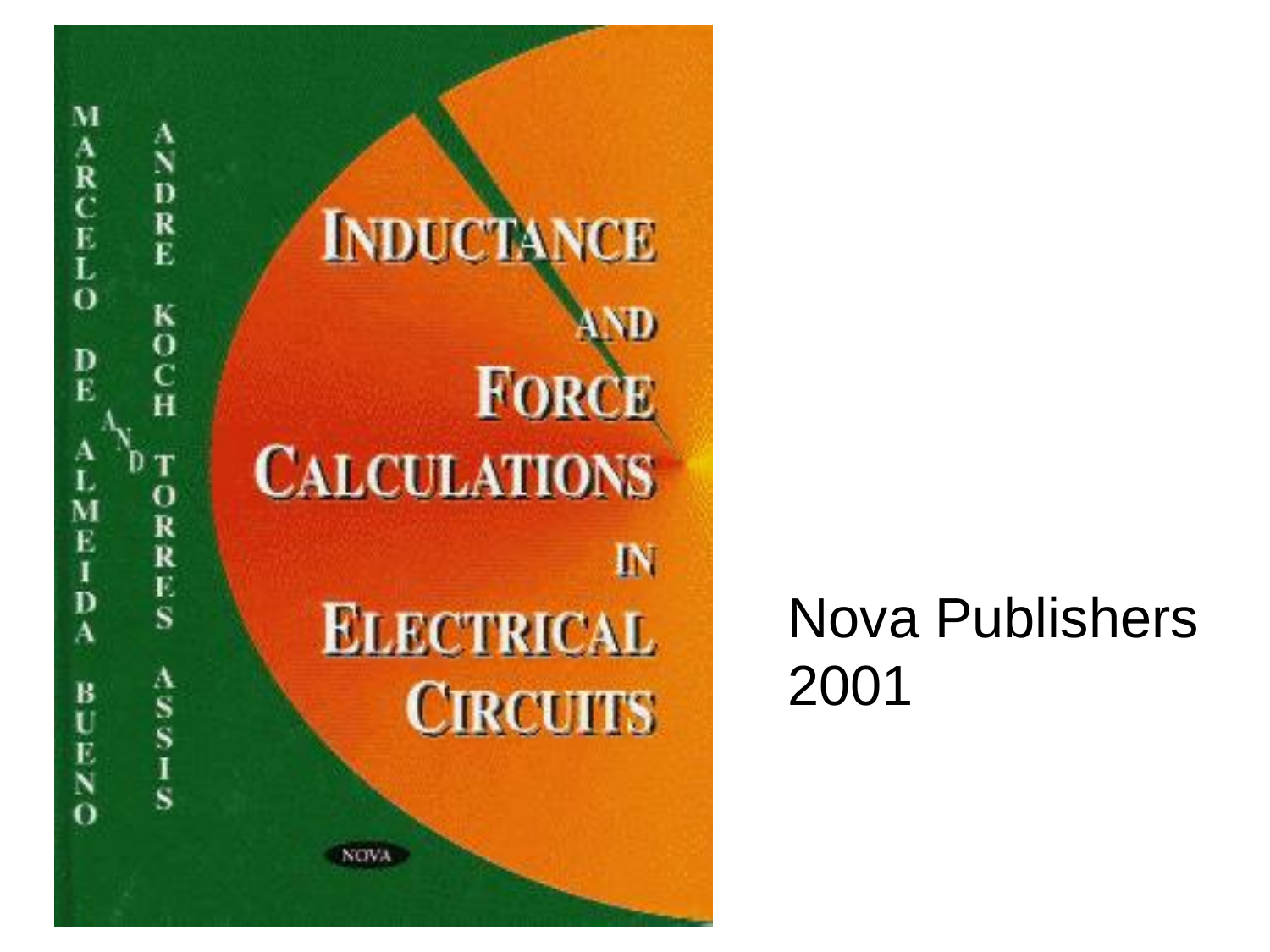Propagation of electromagnetic signals (Weber and Kirchhoff, 1857)

$$
\vec{J} = g\vec{E} = -g\left(\nabla\phi + \frac{\partial\vec{A}}{\partial t}\right) \qquad \alpha = \frac{g}{\sqrt{2\pi}} \cos\theta
$$
\n
$$
\nabla \cdot \vec{J} = -\frac{\partial \rho}{\partial t}
$$

$$
\frac{\partial^2 \xi}{\partial s^2} - \frac{1}{c^2} \frac{\partial^2 \xi}{\partial t^2} = \frac{2\pi \varepsilon_0 R}{\ell \ln \frac{\ell}{\alpha}} \frac{\partial \xi}{\partial t}
$$

with  $\xi = I$ , σ, φ, A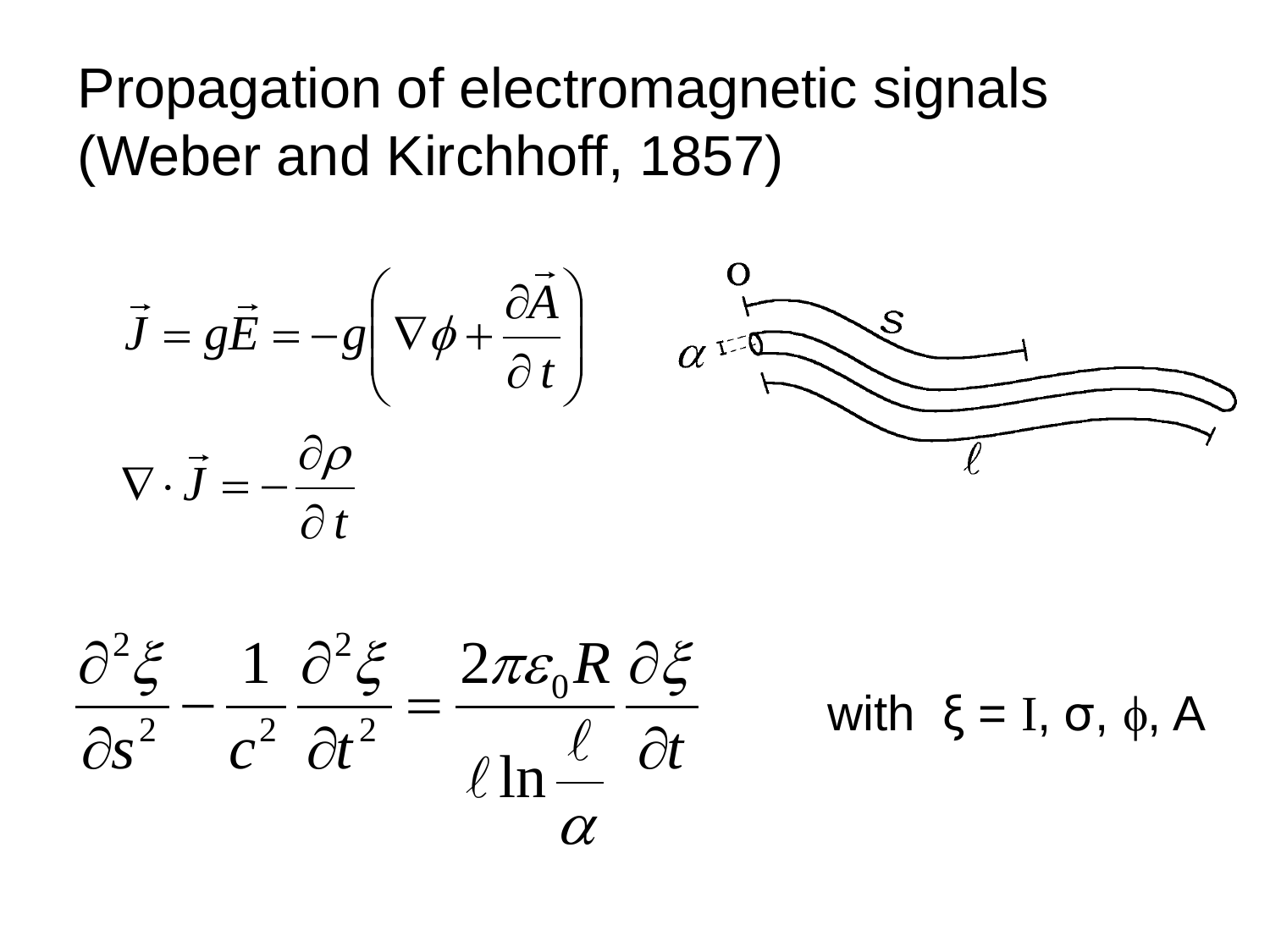#### Weber versus Lorentz

Weber's force  $\overline{\phantom{a}}$   $\int$   $\overline{\phantom{a}}$  $\overline{\phantom{a}}$  $\setminus$  $\bigg($  $=\frac{q_1q_2}{4\pi\epsilon} \frac{1}{r^2} \left(1-\frac{1}{2\epsilon^2}+\frac{1}{2}\right)$ 2 2 0  $1$ <sup> $4$ </sup> $2$ 2 1  $\hat{r}$  $4\pi\varepsilon_0 r^2$   $\begin{bmatrix} 1 & 2c^2 & c \end{bmatrix}$ *r r c r r*  $q_1 q_2 \hat{r}$ *F*  $\vec{r}$   $q_1q_2$   $\hat{r}$   $\hat{i}$   $r^2$   $r\ddot{r}$  $\pi\varepsilon$ 

Lorentz's force

 $\vec{F} = q\vec{E} + q\vec{v} \times \vec{B}$  $\Rightarrow$  $\Rightarrow$  $\Rightarrow$   $\Rightarrow$  $= q\vec{E} + q\vec{v} \times$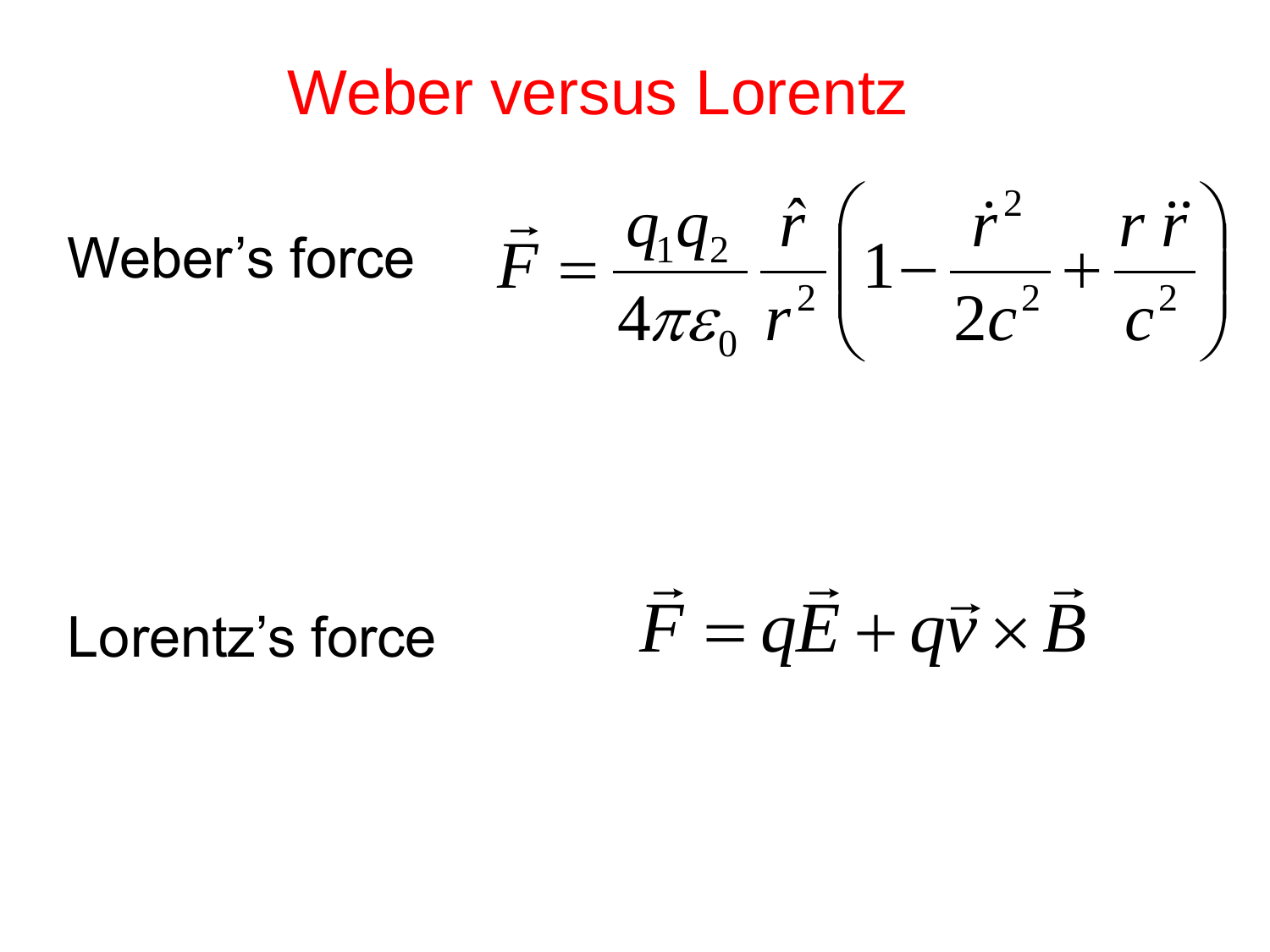#### Weber versus Lorentz

$$
\vec{F}^{\text{ Weber}}_{2\text{ in } 1} = \vec{F}(v_1, v_2, a_1, a_2) =
$$
\n
$$
\frac{q_1 q_2}{4\pi \varepsilon_0} \frac{\hat{r}}{r^2} \left\{ 1 + \frac{(\vec{v}_1 - \vec{v}_2) \cdot (\vec{v}_1 - \vec{v}_2)}{c^2} - \frac{3[\hat{r} \cdot (\vec{v}_1 - \vec{v}_2)]^2}{2c^2} + \frac{\vec{r} \cdot (\vec{a}_1 - \vec{a}_2)}{c^2} \right\}
$$

$$
\vec{F}_{2\text{in 1}}^{\text{Lorentz}} = q_1 \vec{E} + q_1 \vec{v}_1 \times \vec{B} = \vec{F}(v_1, v_2, a_2) =
$$

$$
q_{1}\left\{\frac{q_{2}}{4\pi\varepsilon_{0}}\frac{1}{r^{2}}\left[\left(1+\frac{v_{2}^{2}}{2c^{2}}-\frac{3(\hat{r}\cdot\vec{v}_{2})^{2}}{2c^{2}}-\frac{\vec{r}\cdot\vec{a}_{2}}{2c^{2}}\right)\hat{r}-\frac{r\,\vec{a}_{2}}{2c^{2}}\right]\right\}
$$
  
+ 
$$
q_{1}\vec{v}_{1}\times\left\{\frac{q_{2}}{4\pi\varepsilon_{0}}\frac{1}{r^{2}}\frac{\vec{v}_{2}\times\hat{r}}{c^{2}}\right\}
$$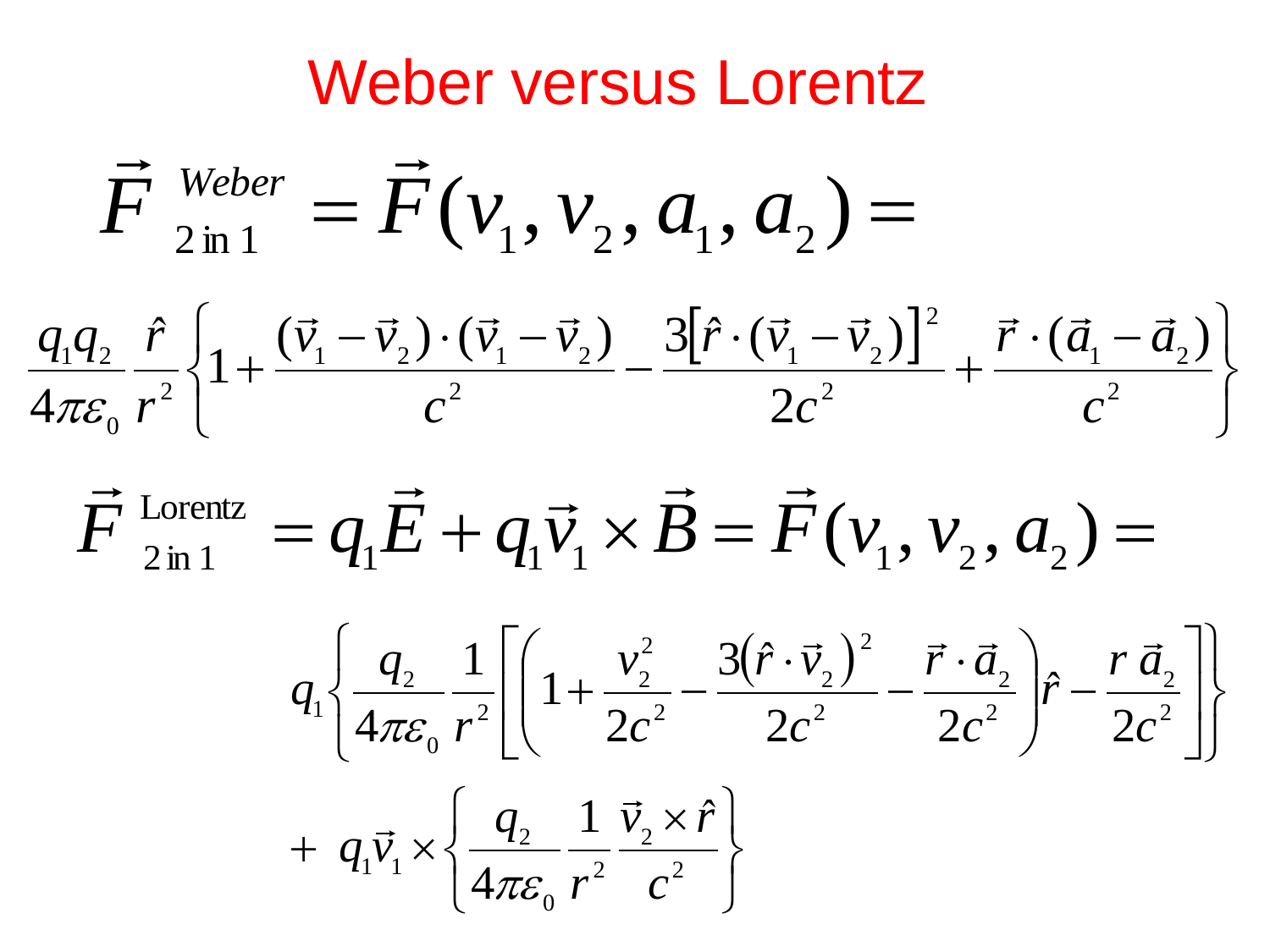Force of a uniformly charged insulating spherical shell upon an internal accelerated test body

$$
\vec{F}^{\text{Lorentz}} = q\vec{E} + q\vec{v} \times \vec{B} = 0
$$
\n
$$
\vec{F}^{\text{Weber}} = \frac{\mu_0 qQ}{12\pi R} \vec{a}
$$

Assis, J. Phys. Soc. Japan, Vol. 62, p. 1418 (1993), Changing the inertial mass of a charged particle.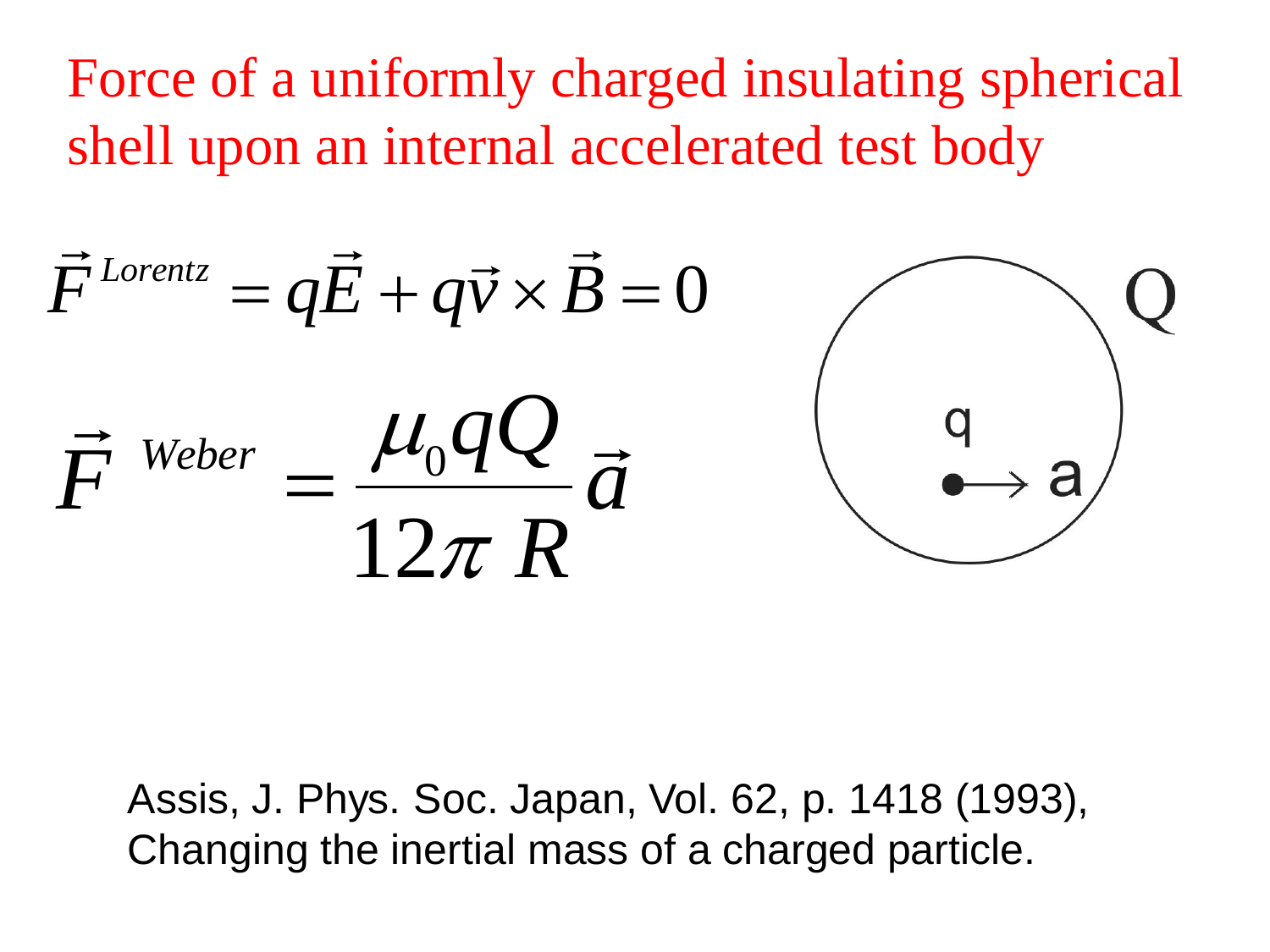Equation of motion for an electron accelerated inside a uniformly charged spherical shell

Lorentz 
$$
\vec{F} = m\vec{a}
$$
  
\nWeber  $\vec{F} + \frac{\mu_0 qQ}{12\pi R} \vec{a} = m\vec{a}$ 

According to Weber's electrodynamics, the electron should behave as if it had an effective inertial mass depending upon the surrounding charges:

$$
m_{\text{effective}} = m - \frac{qV}{3c^2}
$$

This means that we can double the effective mass of an electron with a potential of 1.5 MV.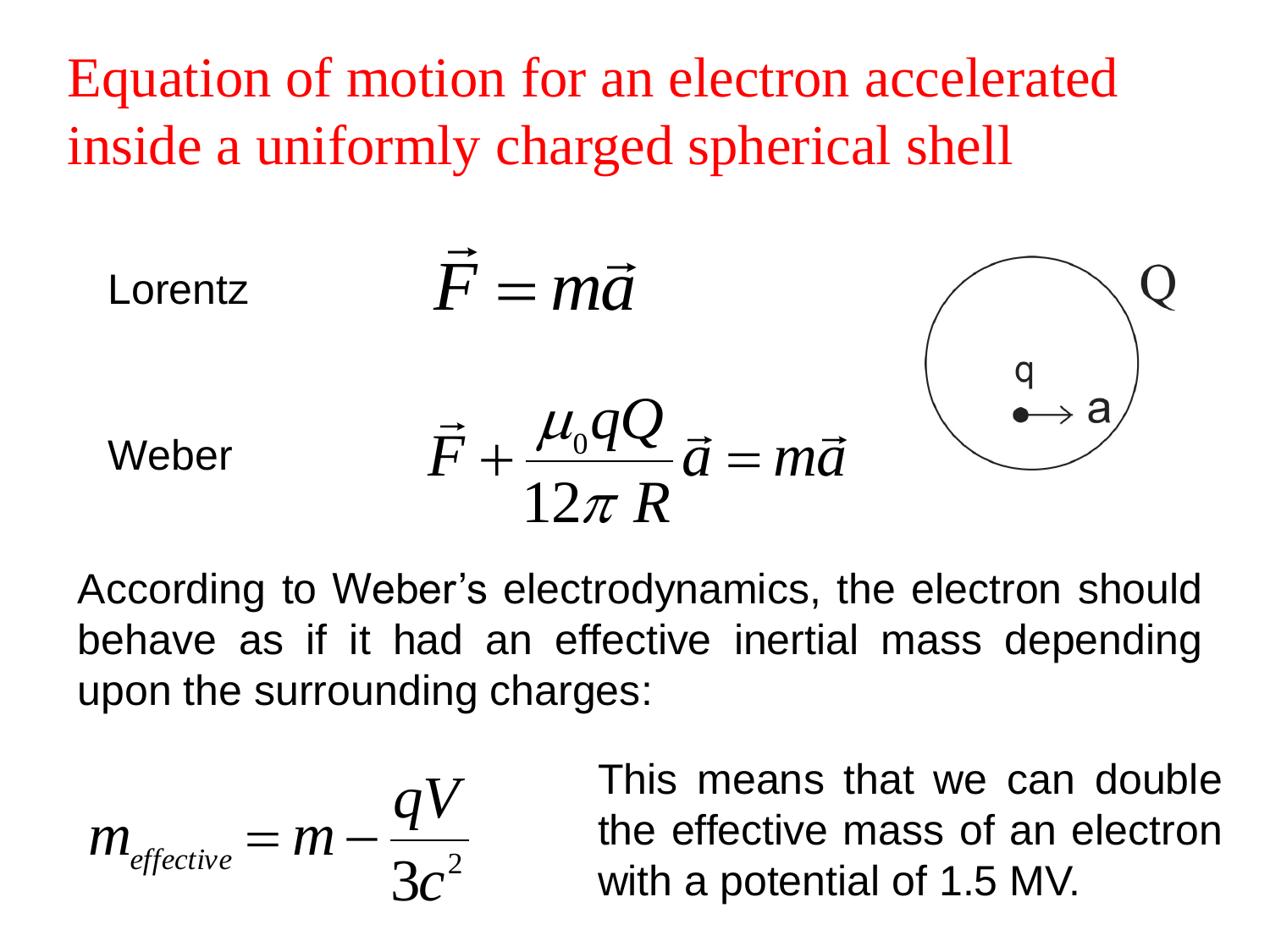Force of a uniformly charged and spinning spherical shell upon an internal test body

 $\omega$ B

*R Q*  $q\vec{v}$  $\vec{F}^{Lorentz} = q\vec{E} + q\vec{v} \times \vec{B}$ 6 0  ${\cal T}$  $\mu_{0}Q\omega$  $\overrightarrow{ }$  $\Rightarrow$  $= q\vec{v} \times$  $= q\vec{E} + q\vec{v} \times$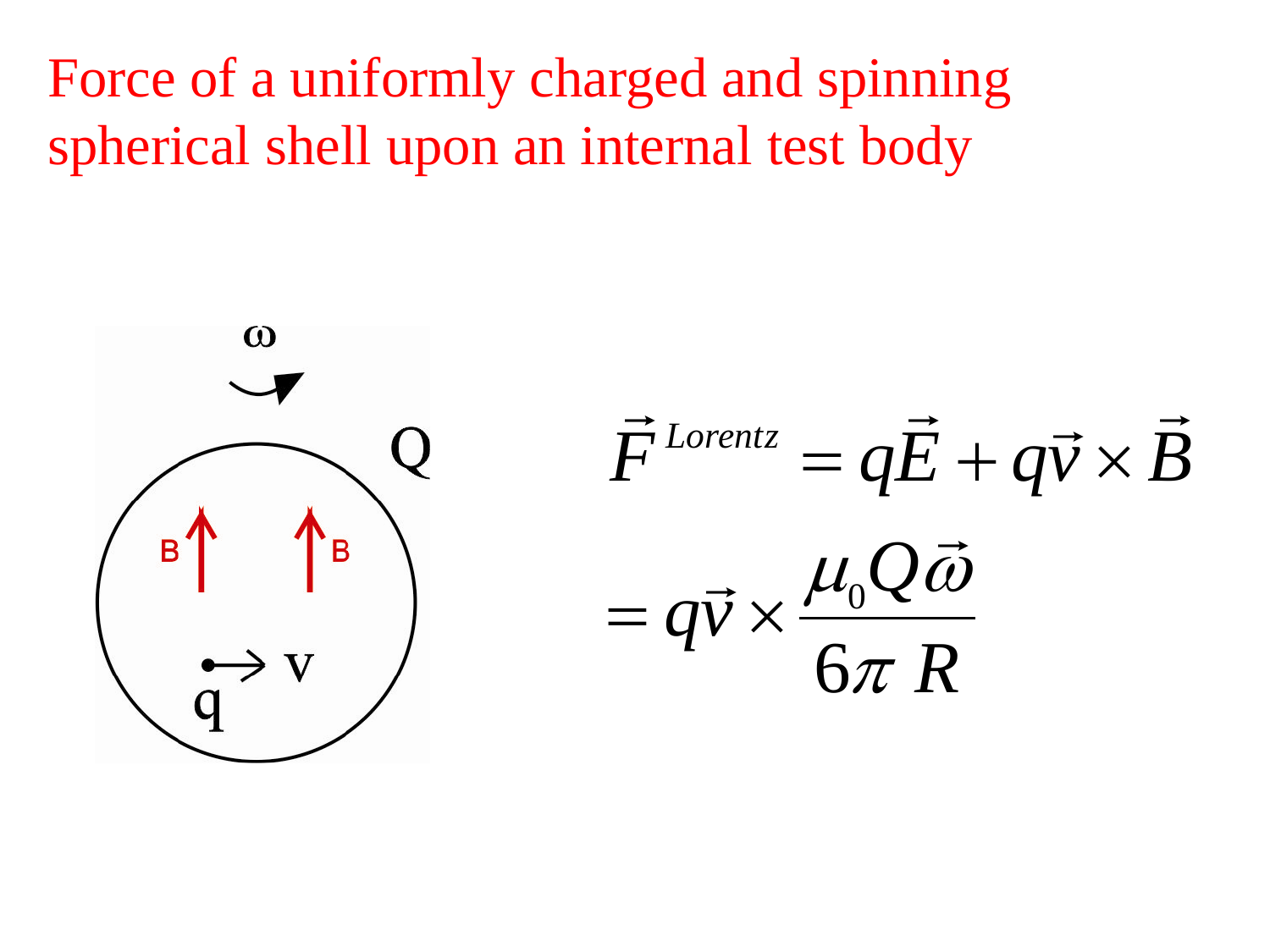Force of a uniformly charged and spinning spherical shell upon an internal test body

$$
\vec{F}^{Lorentz} = q\vec{v} \times \frac{\mu_0 Q \vec{\omega}}{6\pi R}
$$



$$
\vec{F}^{\text{ Weber}} = \frac{\mu_0 qQ}{12\pi R} [\vec{a} + \vec{\omega} \times (\vec{\omega} \times \vec{r}) + 2\vec{v} \times \vec{\omega}]
$$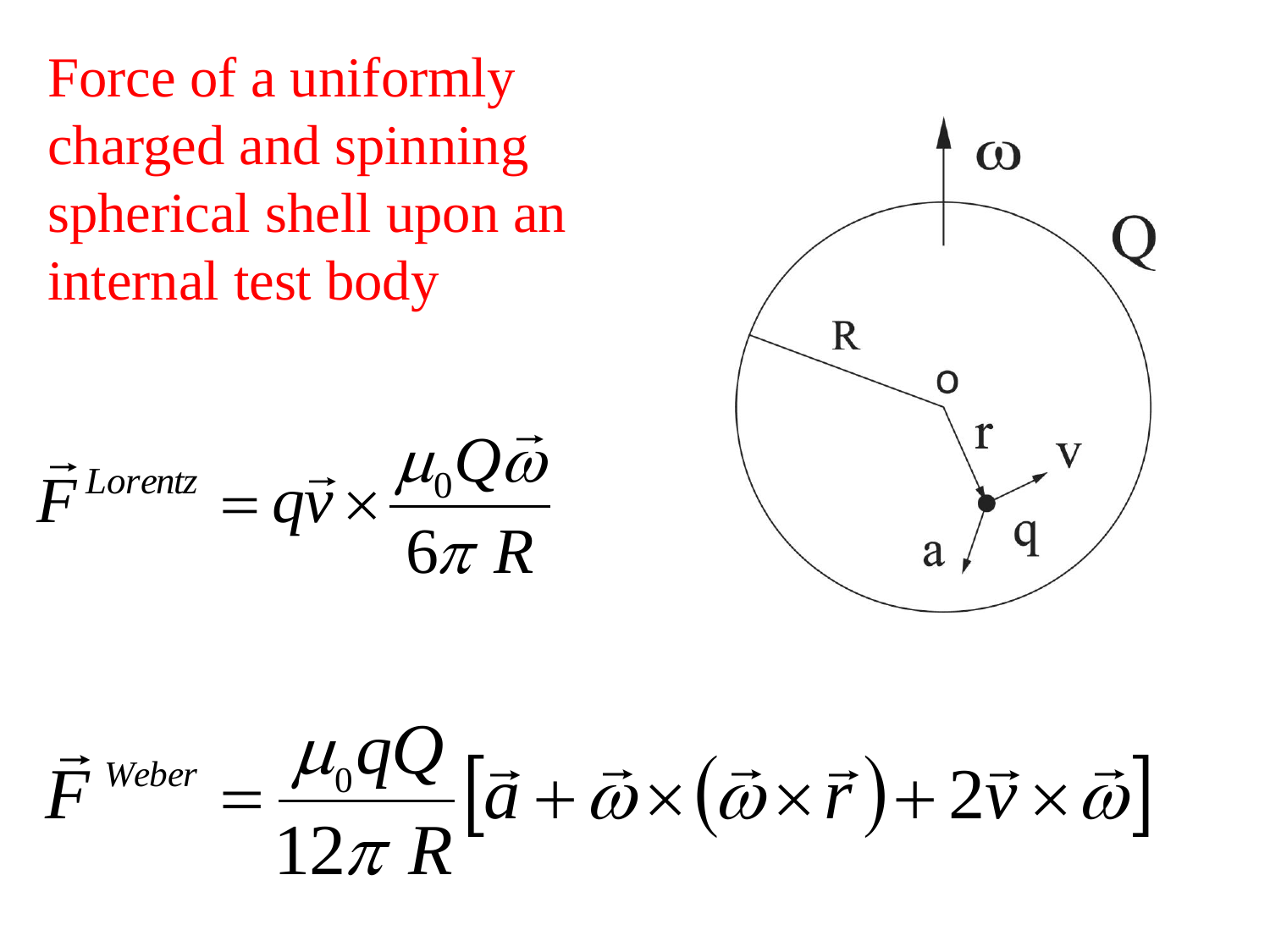Evidences for a component of the force depending upon the acceleration of the test body

Schrödinger derived the precession of the perihelion of the planets utilizing Weber's potential energy for gravitation, Annalen der Physik, V. 77, p. 325 (1925):

"The presence of the Sun has, in addition to the gravitational attraction, also the effect that the planet has a somewhat greater inertial mass radially than tangentially."

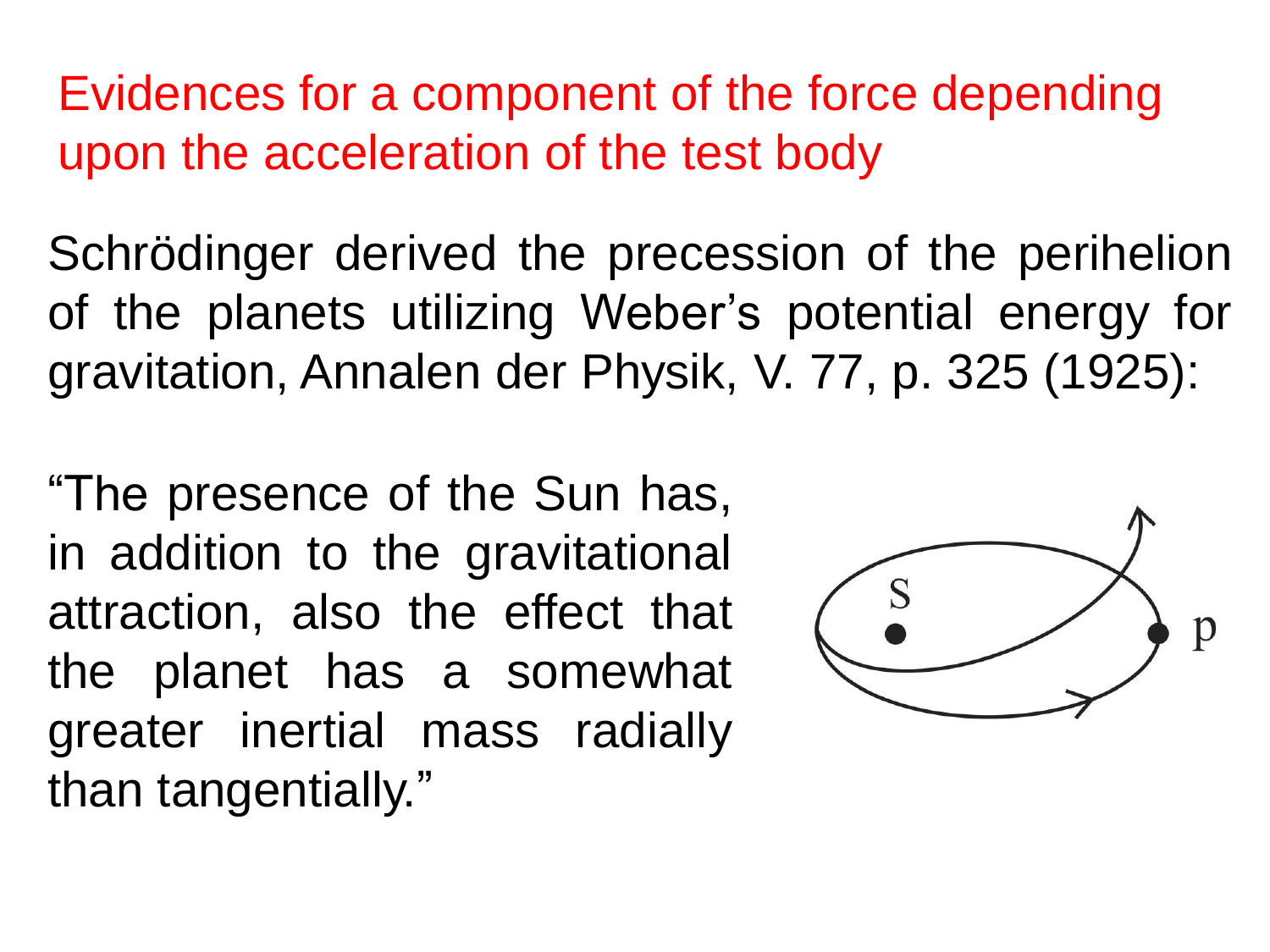### Relational Mechanics

Based upon a Weber's force law for gravitation. It leads to a mathematical implementation of Mach's principle:

• The inertial mass is due to a gravitational interaction between the test body and the distant galaxies. It is derived the proportionality between inertial and gravitational masses.

• All inertial forces (– ma, centrifugal, Coriolis) are real interactions, due to a relative acceleration between the test body and the distant galaxies.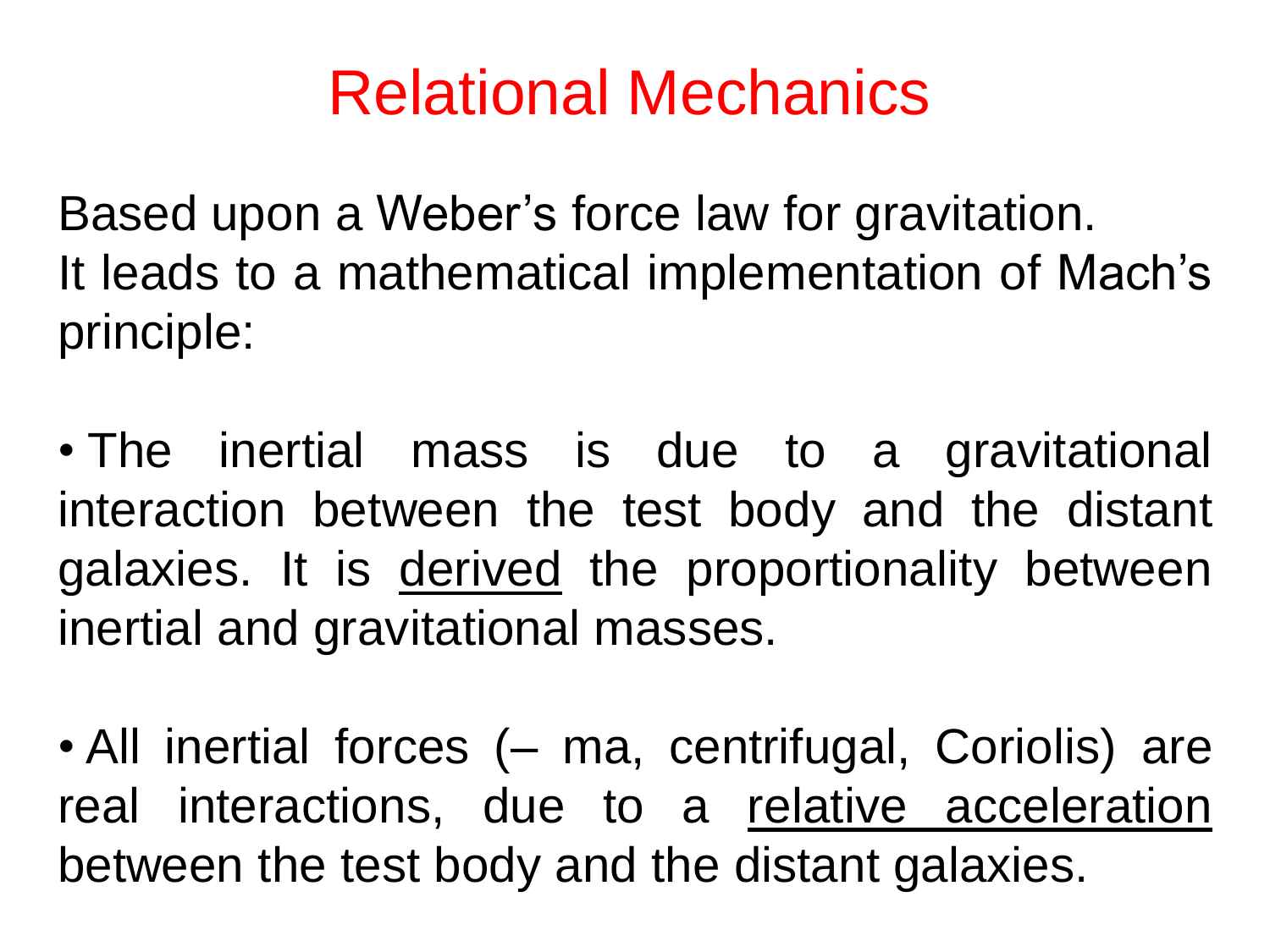

## Relational Mechanics, A. K. T. Assis (Apeiron, Montreal, 1999)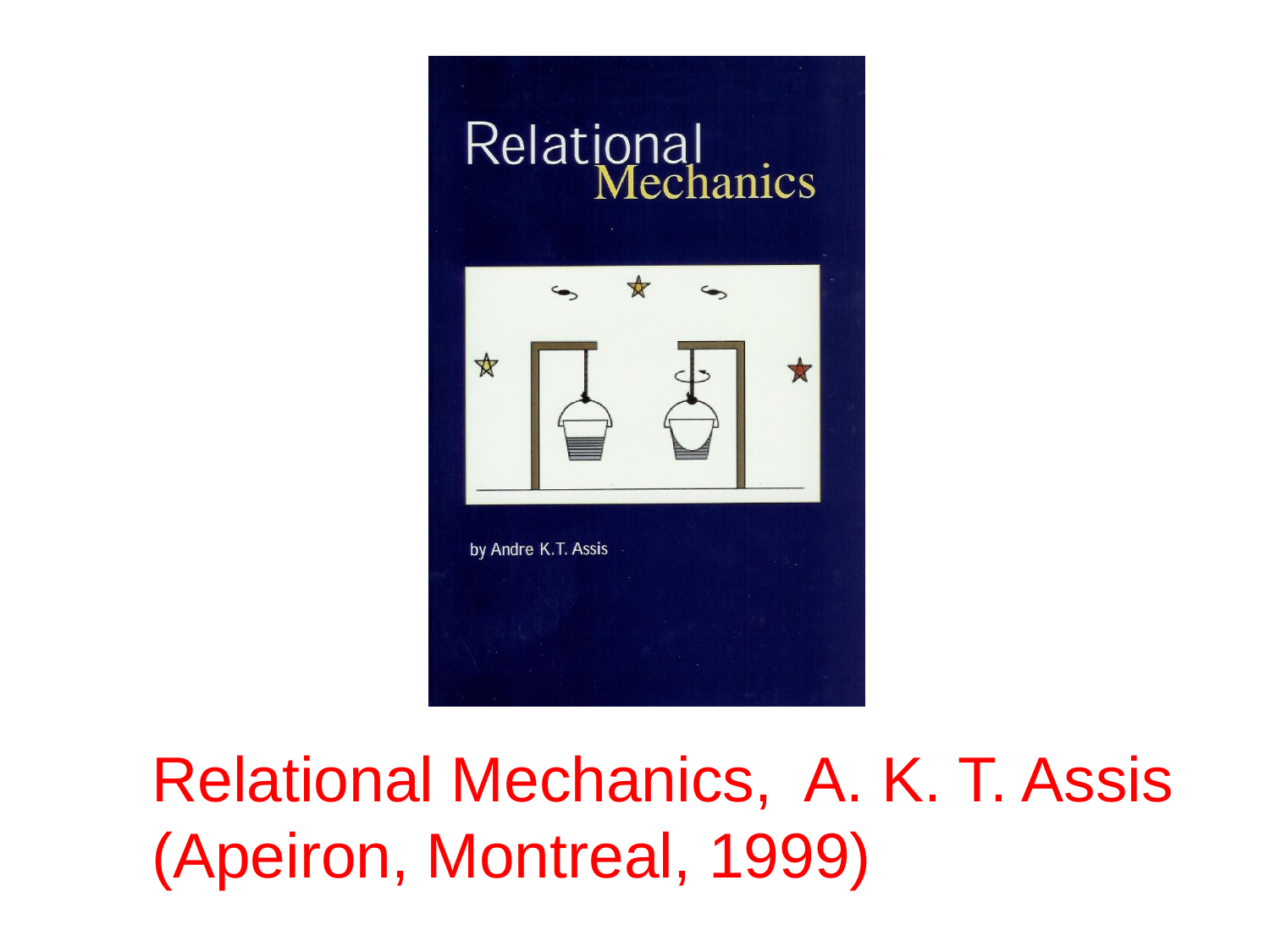V. F. Mikhailov published an experiment showing an effective inertial mass of test electrons depending upon the surrounding charges:

- The action of an electrostatic potential on the electron mass: Ann. Fond. Louis de Broglie, Vol. 24, p. 161 (1999). A neon glow lamp RC-oscillator placed inside a glass sphere of radius 5 cm having In-Ga plating charged up to 2 kV. The oscillation frequency of the lamp depended upon the potential of the shell according to Weber's law.

Junginger and Popovic did not confirm these results:

- An experimental investigation of the influence of an electrostatic potential on electron mass as predicted by Weber's force law: Can. J. Phys., Vol. 82, p. 731 (2004).

However, instead of a coated glass shell, which may have worked as a charged insulator in Mikhailov's experiment, they utilized a conductive enclosure foil 40  $\times$  40  $\times$  40 cm<sup>3</sup>.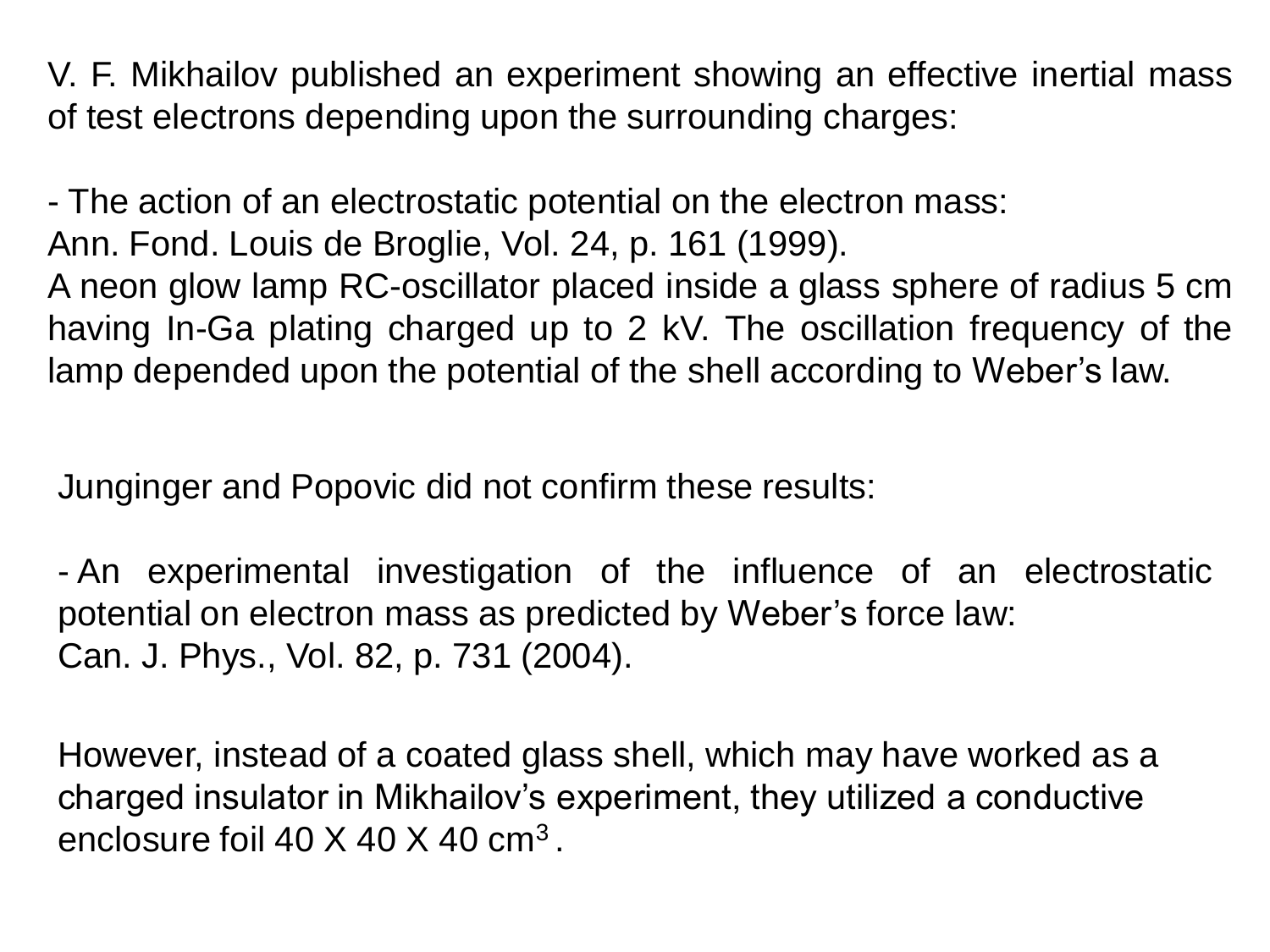Mikhailov published two other experiments confirming his earlier results:

– Ann. Fond. Louis de Broglie, Vol. 26, p. 33 (2001). Frequency of a Barkhausen-Kurz generator (flux of mobile electrons) depending upon the voltage of the surrounding glass sphere.

– Ann. Fond. Louis de Broglie, Vol. 28, p. 231 (2003). Oscillation frequency of a neon glow lamp inside two spherical concentric shells. The internal shell is connected to the circuit of the generator and may be connected either to the earth or to a source of high voltage by a switch. The external shell is connected to a source of high voltage which may be changed at will. It is observed that the oscillation frequency of the lamp depends upon the voltage of the shell.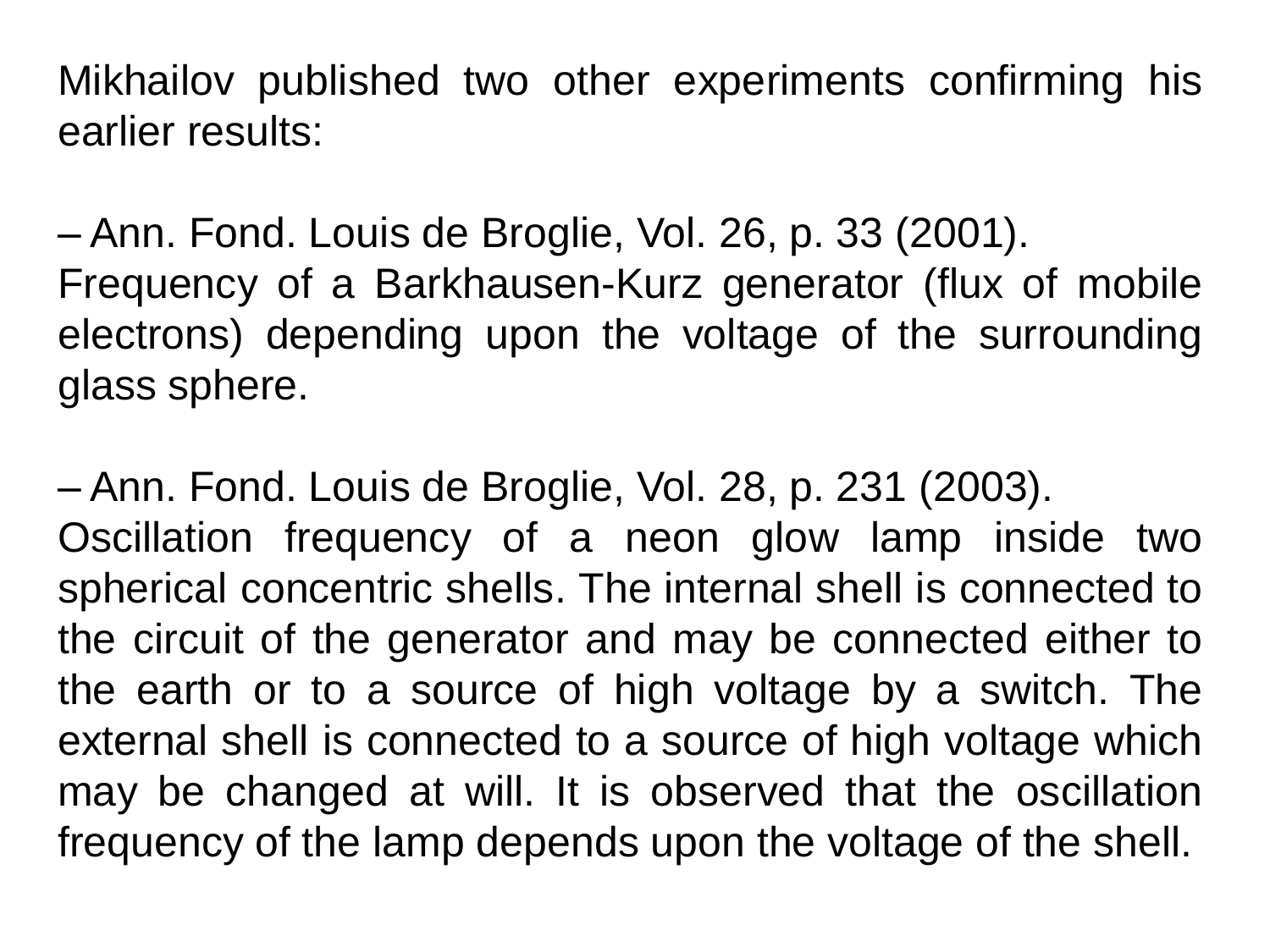The self-inductance of a circuit may be interpreted as being due to an effective inertial mass of the conduction electrons due to their acceleration in relation to the positive lattice of the metal.

Assis, Circuit theory in Weber electrodynamics, Eur. J. Phys., Vol. 18, p. 241 (1997)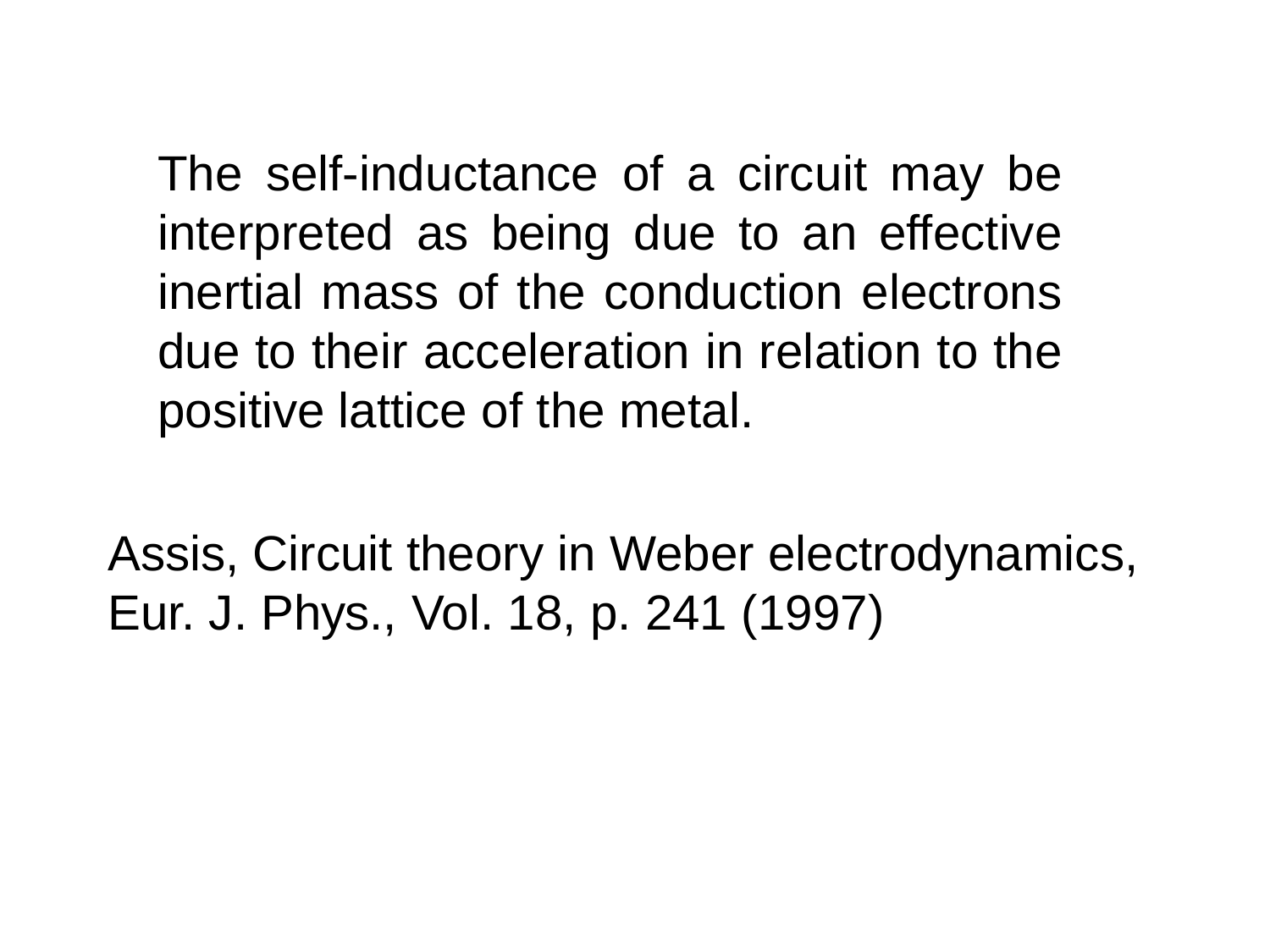$$
\begin{array}{ccc}\n & \ell & \\
& \hline\n\end{array}\n\qquad \qquad V = L\frac{dI}{dt} + RI
$$

 $F = ma = qE - bv$ Newton's second law

 $a = 0$ *Av*  $q\rho A$ *b v q b*  $E\ell = \frac{\nu\kappa}{\nu}$   $v = \frac{\nu\kappa}{\nu} \cdot \rho$  $\boldsymbol{\rho}$  $=\frac{\nu}{\nu}v=\frac{\nu}{\nu}$ .  $\ell$  be  $\ell$  $V = RI$  with  $R = \frac{b}{q\rho} \frac{c}{A} = r \frac{c}{A}$  $q\rho A$ *b R*  $\ell$   $\ell$  $=\frac{v}{v}$   $\frac{v}{v}$   $=\frac{v}{v}$  $\boldsymbol{\rho}$ with with

with  $a \neq 0$ *dt dI*  $q\rho A$ *m*  $V = RI$  $\rho$  $\ell$  $= RI +$ but  $\frac{H\lambda}{\lambda} \approx 10^{-16} H$  $q\rho A$  $\frac{m\ell}{\cdot} \approx 10^{-16}$  $\rho$  $\ell$ while  $L = \frac{\mu_0 \kappa}{2} \ln \frac{2\kappa}{l} \approx 10^{-6} H$ *d*  $L = \frac{\mu_0 \epsilon}{2} \ln \frac{2\epsilon}{\epsilon} \approx 10^{-6}$  $\ln \frac{2\ell}{I} \approx 10$ 2  $=\frac{\mu_0\epsilon}{2} \ln \frac{2\epsilon}{\epsilon} \approx 10^{-7}$  $\ell_{12}$  2 $\ell$  $\pi$  $\mu_{\scriptscriptstyle (}$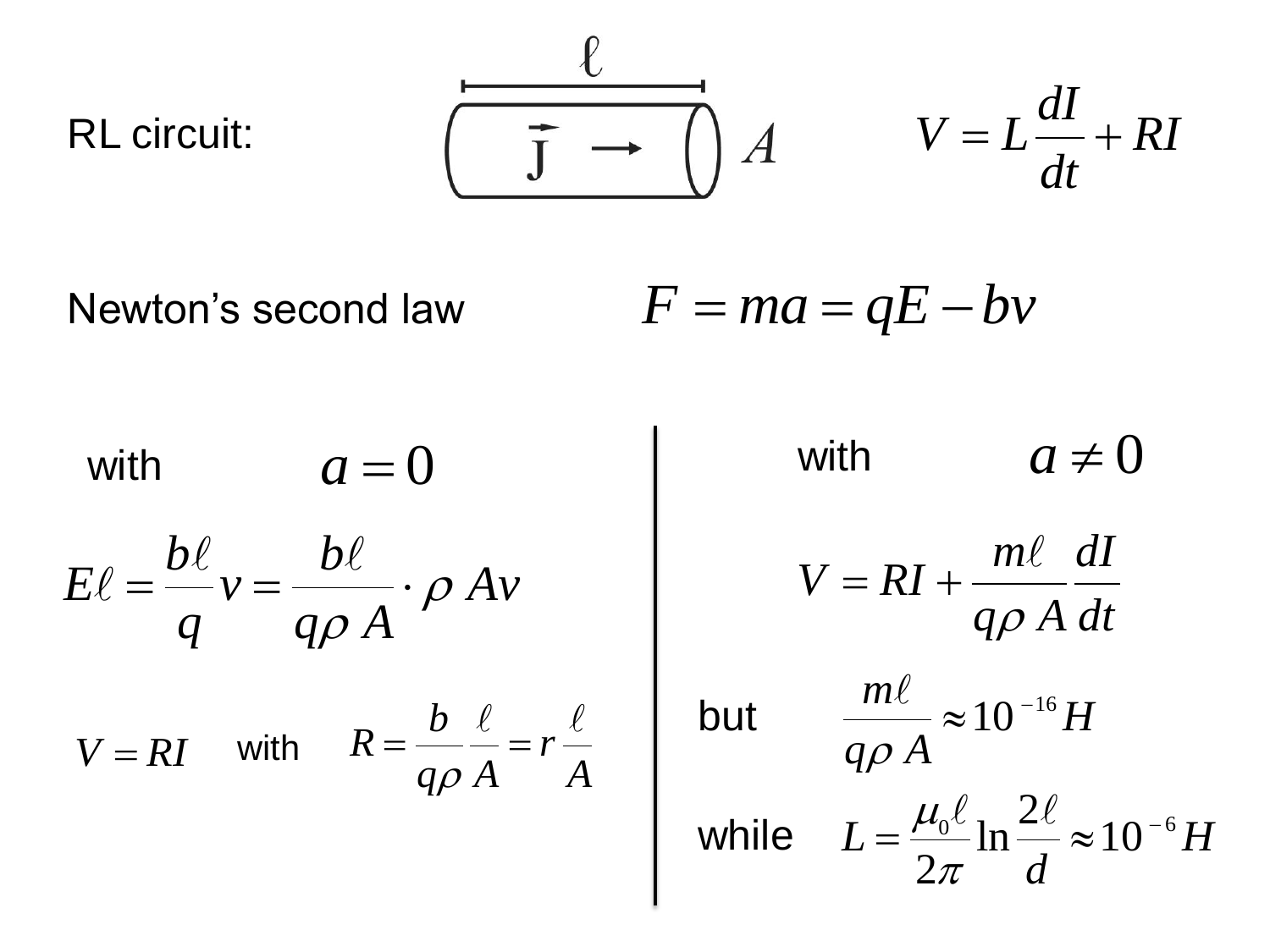

Newton's second law with Weber's force

$$
F = ma = F_w - bv
$$
  
\n
$$
\vec{F}_w = \frac{q_1 q_2}{4\pi \varepsilon_0} \frac{\hat{r}}{r^2} \left( 1 - \frac{\dot{r}^2}{2c^2} + \frac{r \dot{r}}{c^2} \right)
$$
  
\n
$$
+ + + + + + +
$$
  
\n
$$
F = ma = qE - bv - \left( \frac{\mu_0 q \rho \, d^2}{8} \ln \frac{2\ell}{d} \right) a
$$

$$
E\ell = \frac{b\ell}{q}v + (m_w + m)\frac{\ell}{q}a
$$

where

$$
m=9\times10^{-31}kg
$$

and  $m_{\scriptscriptstyle W} \approx 10^{-20} kg >> m$ 

*dt*  $V = RI + L \frac{dI}{dt}$ with *L q A*  $m_{\widetilde{W}}$  $\ell$  $=\frac{q\rho}{q}$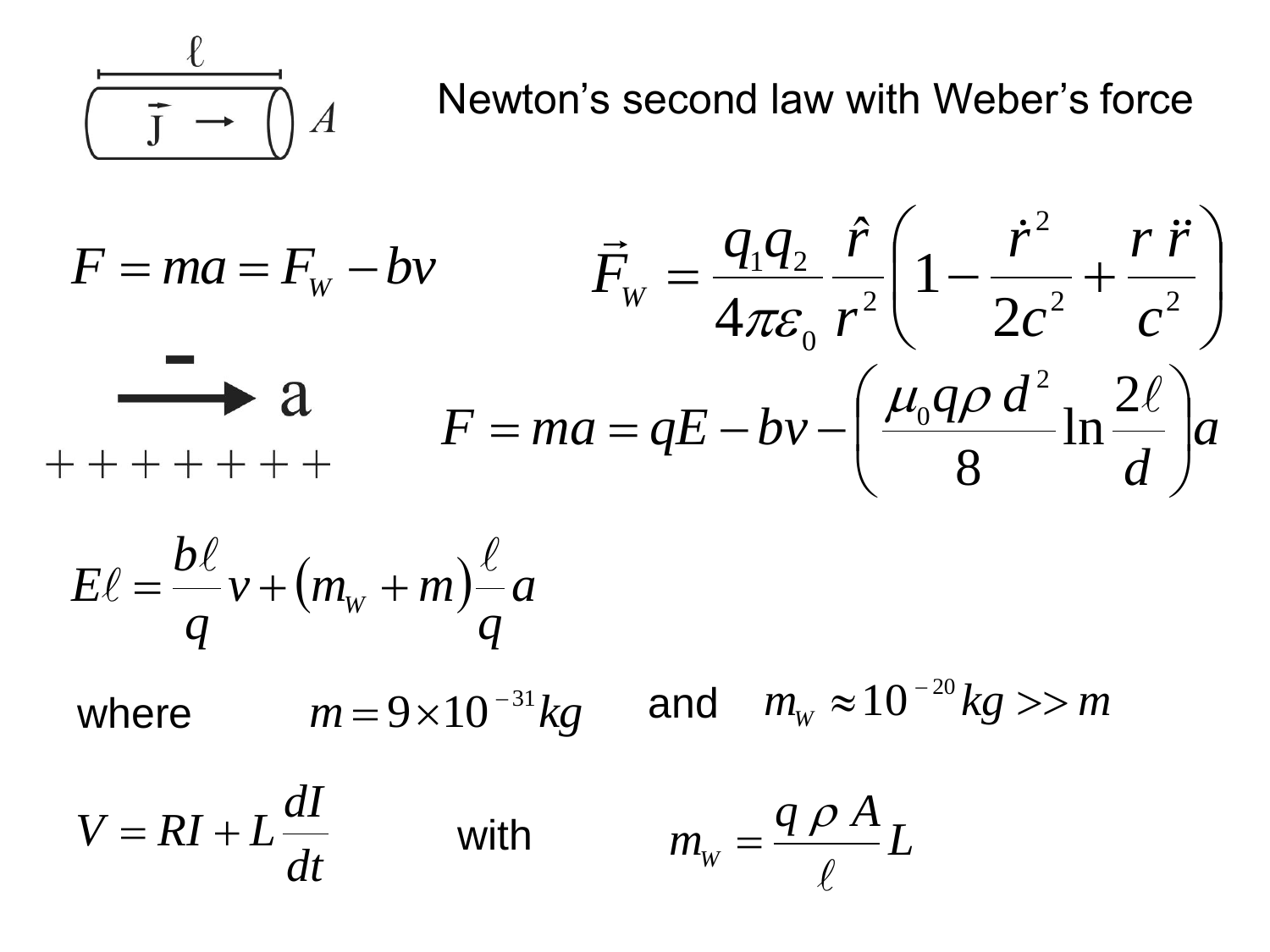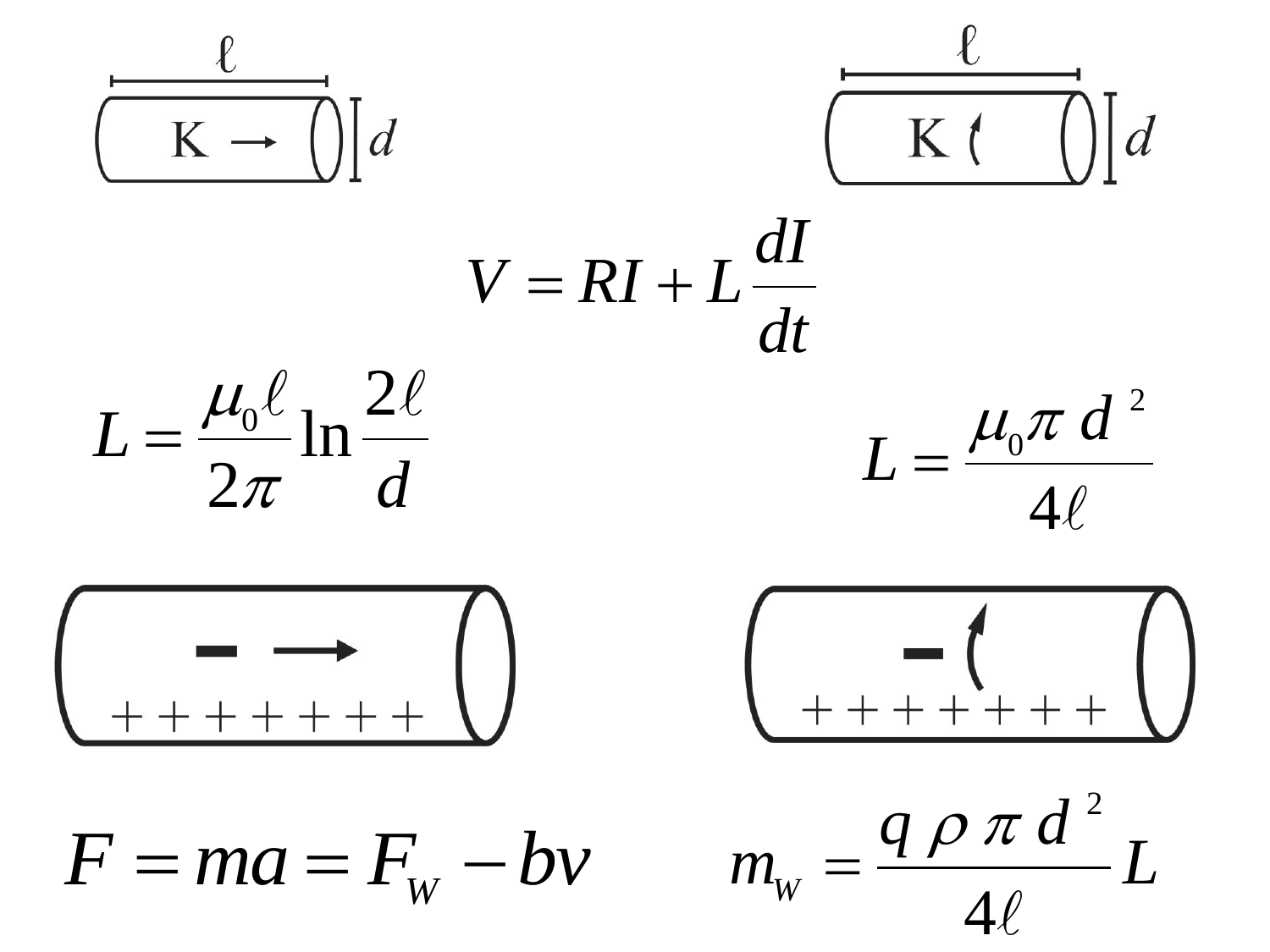Weber's planetary model of the atom (1871 to 1880s)

$$
F = ma
$$
  
\n
$$
\frac{q_1 q_2}{4\pi \varepsilon_0} \frac{1}{r^2} \left( 1 - \frac{\dot{r}^2}{2c^2} + \frac{r \ddot{r}}{c^2} \right) \approx qE + m_w a = ma
$$
  
\n
$$
qE = (m - m_w)a
$$
  
\nwhere  $m_w = \frac{\mu_0}{4\pi} \frac{q_1 q_2}{r}$ 

two positrons with  $m\!=\!9\!\times\!10^{-31}kg$  and  $q\!=\!1.6\!\times\!10^{-19}C$ 

attract one another for distances smaller than

$$
r_c=10^{-15}m
$$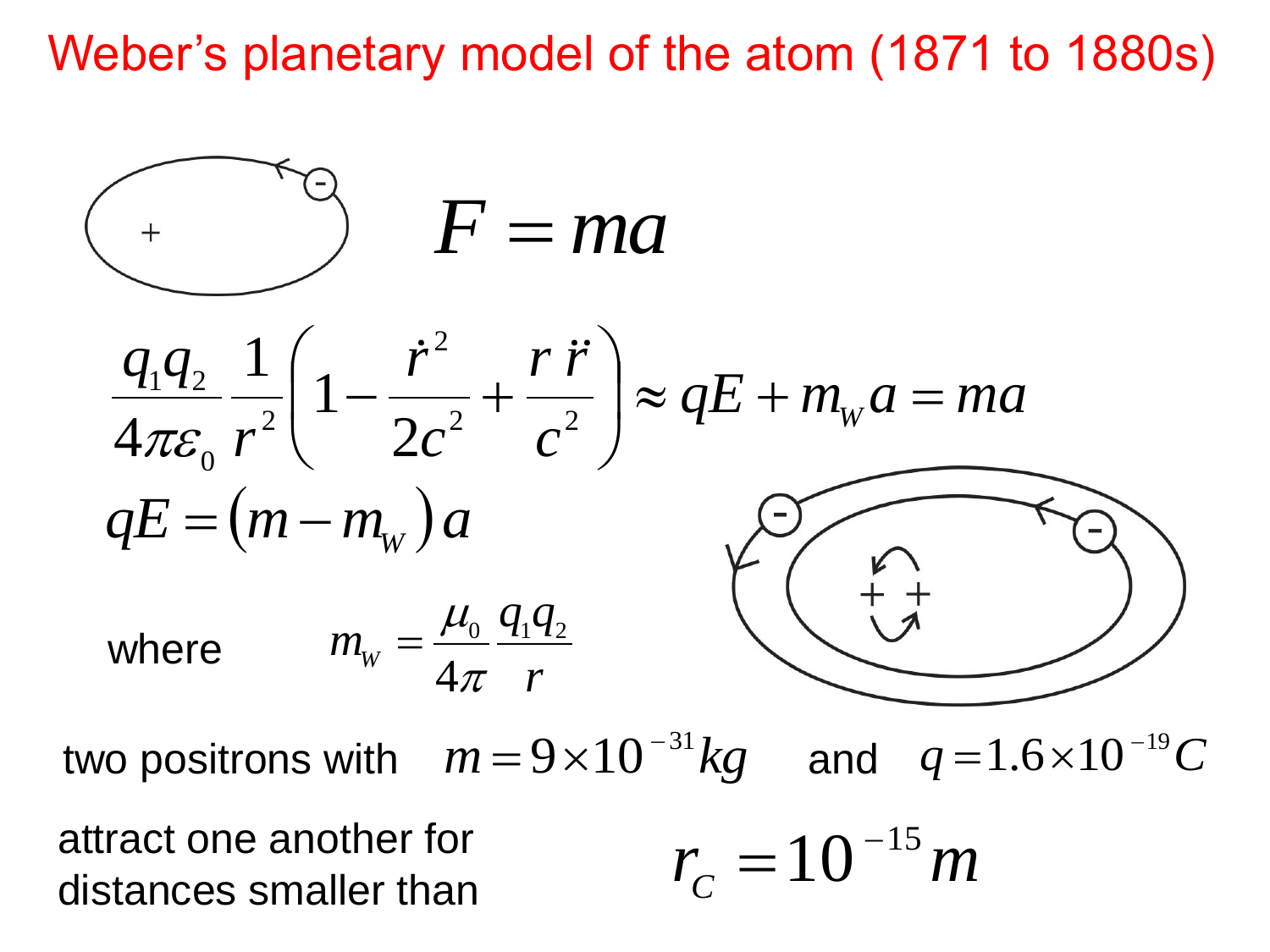# **Conclusion**

- Weber's force is completely relational, depending upon the relative velocities and relative accelerations between the interacting bodies.
- Weber's law conserves energy, linear and angular momentum.
- It is compatible with the laws of Gauss, Ampère and Faraday.
- It leads to the propagation of electromagnetic signals at light velocity.